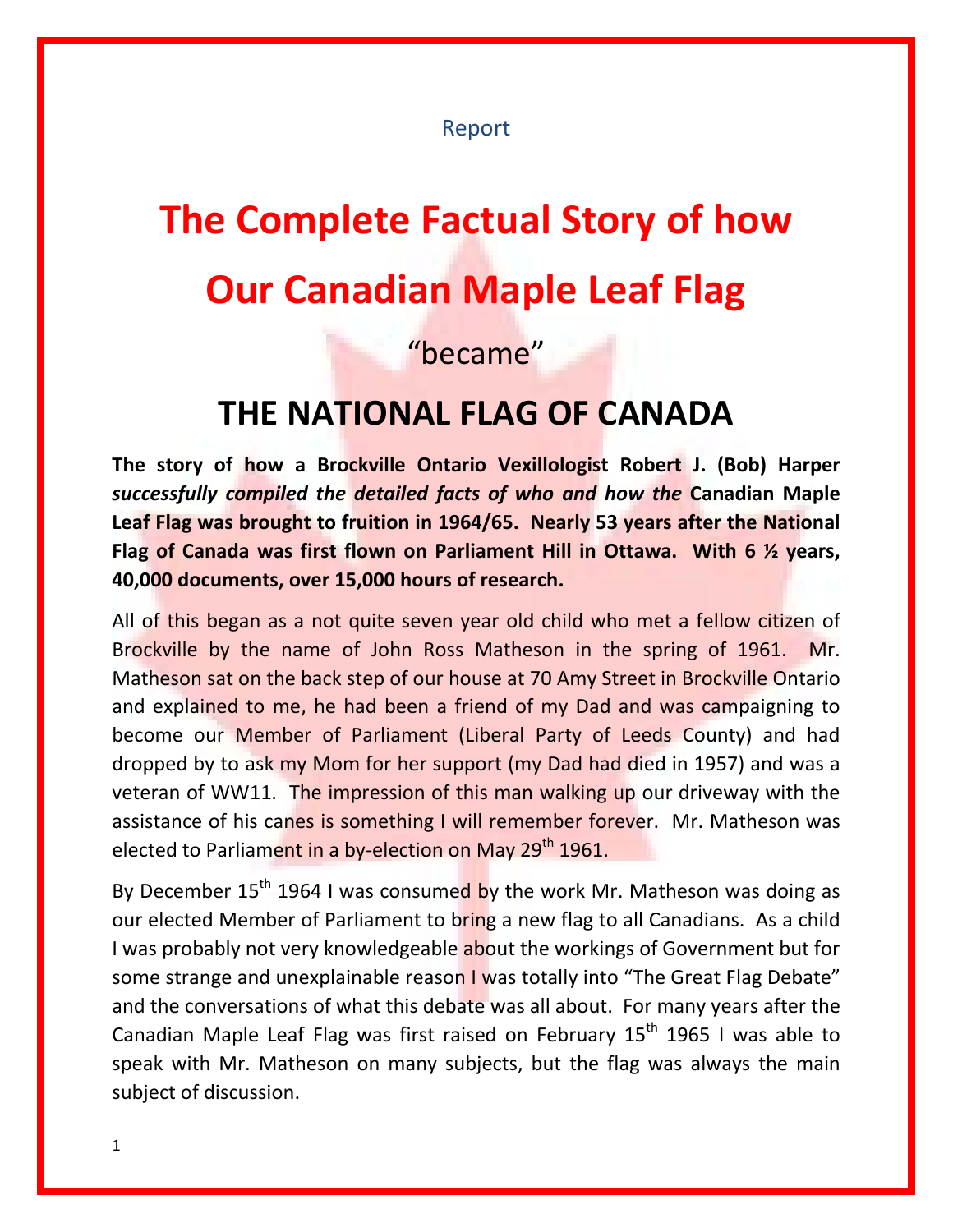In 1982 I was working with the Village of Westport Ontario during the  $150<sup>th</sup>$ Anniversary of the Rideau Canal. I had the opportunity to have a conversation with Mr. Matheson and we discussed the fact that most Canadians only knew about the negative and divisive debate that took place leading up to the birth of our flag. They did not seem to know about the details of whom and how it had been brought to fruition. Several decades past and a mutual friend Judge Charles Anderson suggested I get in touch with then 90 year old Mr. Matheson and see if we could discuss the many details. In May of 2008 I met with Mr. Matheson at the Annual St. John's Ambulance Dinner and we agreed to begin conversing on a regular basis to ensure all of the details and all of the people who contributed were identified and some sort of record would be made available.

In August of 2010 I was ready to move back to my home town of Brockville and I spoke with Mr. Matheson to ask if we could begin having regular meetings to discuss the detailed history of who and how our Canadian Maple Leaf Flag was brought to fruition in 1964/65. We started to have 2 or 3 hour meetings several times a week, which lasted until 2 weeks before his death on December 27<sup>th</sup> 2013 at age 96.

During all of these meetings Mr. Matheson would answer my pre-arranged questions with his very kind but professional demeanour and in most instances directed me to find the correct information through a variety of resources rather than just providing a direct answer. Although sometimes very frustrating I now understand why he employed this methodology to the discussions.

The research and verification of information has proven to be invaluable in the quest to bring a factual account and chronological awareness to all Canadians of the many loving hands who contributed to the Canadian Maple Leaf Flag becoming the National Flag of Canada.

This information is now being made available through Government of Canada information websites as well as other very highly respected individuals and organizations through-out Canada.

During the past 6 ½ years it became more obvious to me that the information available to the general public had been dominated by 2 or 3 families wanting to expropriate the recognition of involvement of suggestions, and glorification of credit which had been made available by John Ross Matheson himself. The most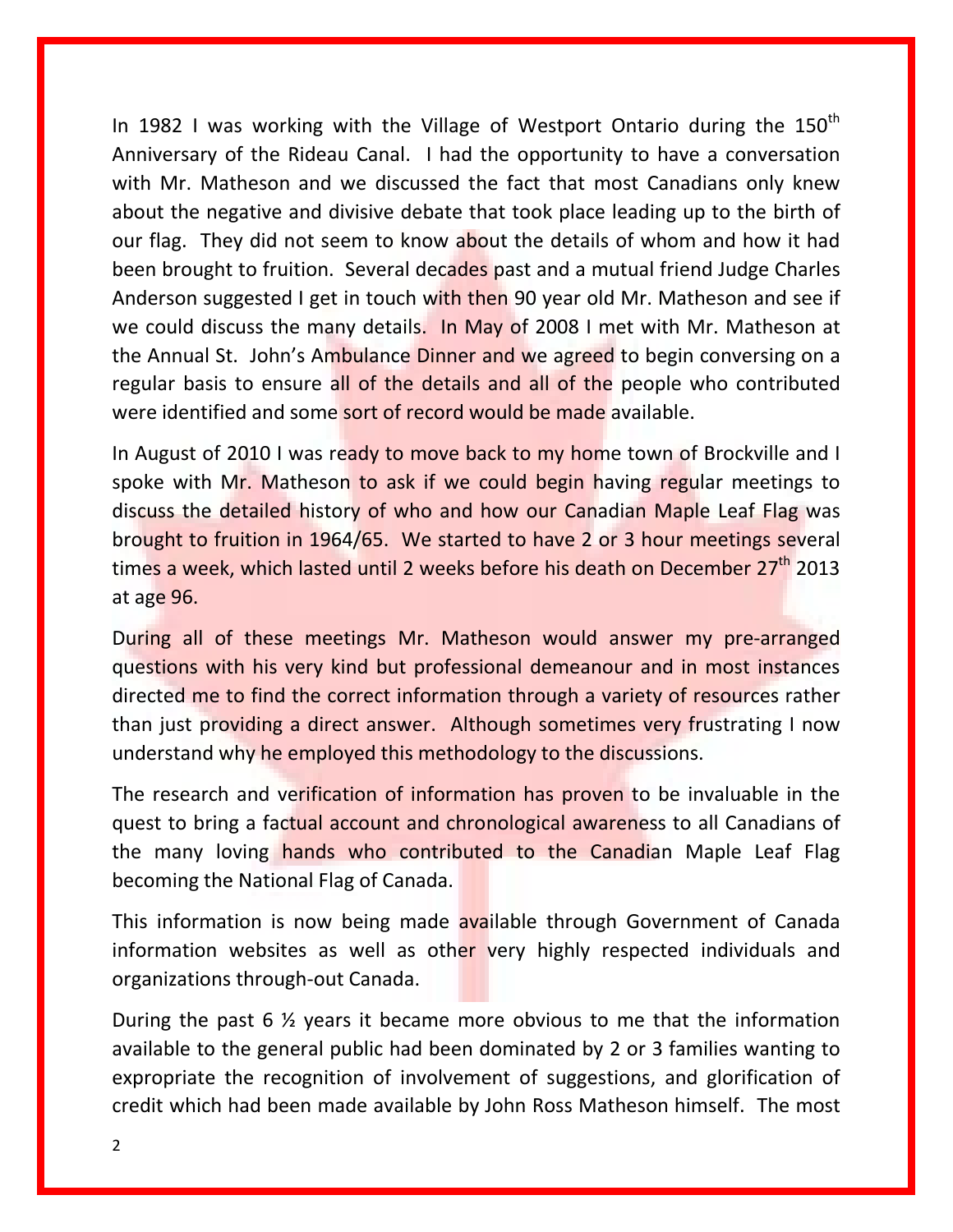interesting thing I have discovered is, the facts of history are so often replaced by family told stories which are increasingly manipulated and made to fit the story being told, rather than the true factual account and as time passes and the stories gain a form of credibility through association of institutions, organizations, friends and extended family members.

I can think of at least 3 referenced historical stories which have been recently proven to be nothing more than family told stories with no verifiable facts.

The first of these three stories is that of Betsy Ross as the creator of the first American Flag. It has recently been found that there is absolutely no evidence to prove she had anything to do with sewing the first American Flag. The story came from her grandson some 85 years after the event was to have taken place. History researchers in the United States spent thousands of hours researching the story and concluded there were no facts to verify the family story at all.

The second story which has recently been found to have been debunked is the famous, Rosenthal Flag Raising picture and historical account of Iwo Jima during the Second World War. It was discovered by amateur historians that one of the soldiers in the picture was mistaken for another soldier and was not part of the flag raising at all. It just happens that the son of the soldier who was not actually part of the flag raising was the author of the book about the event and sold the rights to the movie industry for a very large sum of money. Again a family told story which had absolutely no credibility when the facts were brought to light.

The third story is that of Thomas Edison and the creation of the electric light bulb. After nearly 100 years researchers discovered that in reality Thomas Edison had purchased the patent from its original inventor. Although Edison did develop many more complex electrical devises he had been given credit for something he just plain and simply did not do.

When you take a close look at the many other misconceptions and family driven stories from around the entire world you can begin to understand how "history" can be skewed to provide credit and accomplishments which in reality are quite simply not true.

In the case of who and how our beloved Canadian Maple Leaf Flag was brought to fruition there were several issues which over a period of nearly 53 years have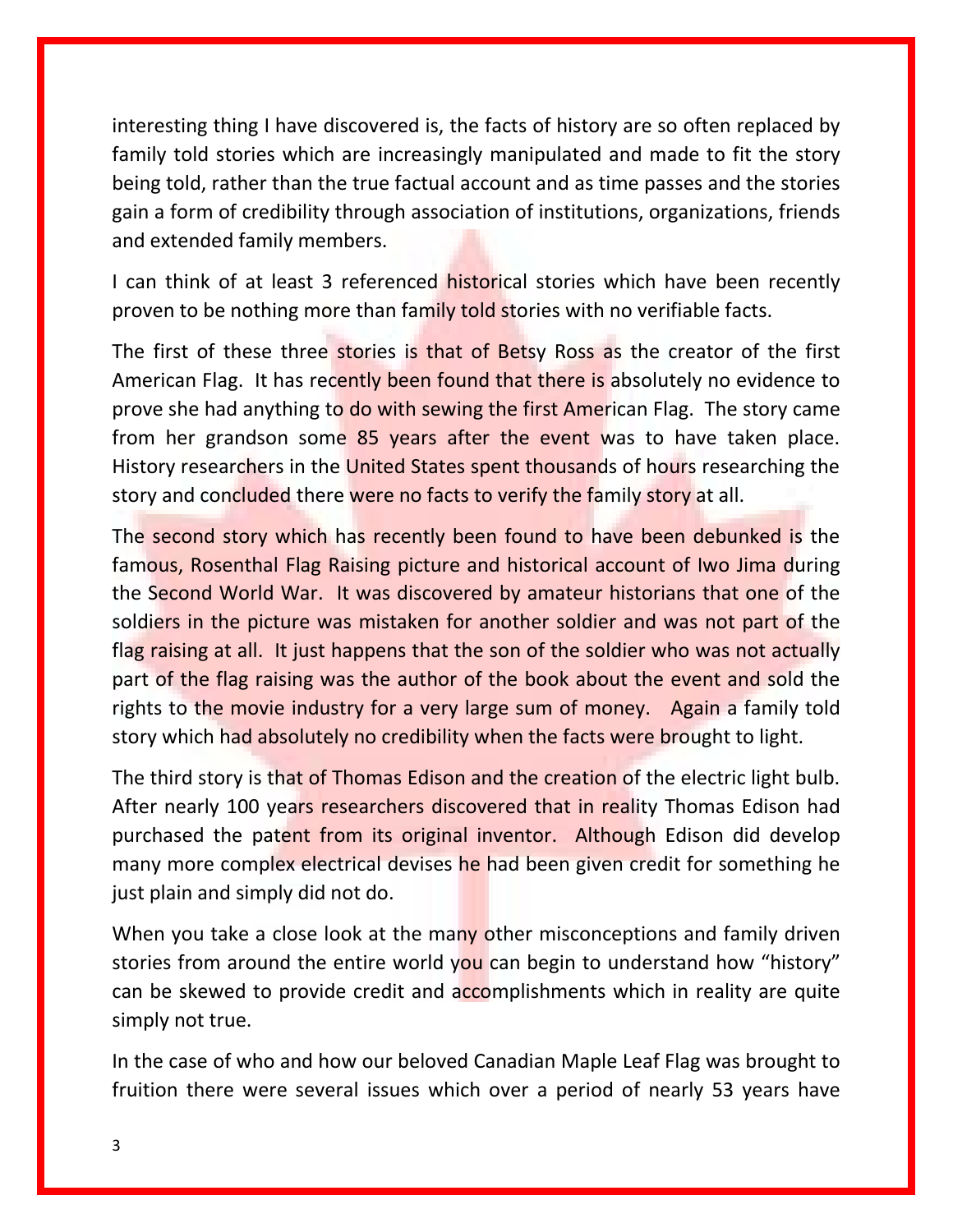been used by a few families and institutions to create a story which has now been proven to be both misleading and exaggerated to say the least.

The first is that of Alan Beddoe. The facts reflect that he did not work to bring the Canadian Maple Leaf Flag to fruition. Alan Beddoe worked in a manner to have his design of what he believed should become the National Flag of Canada. This design was dubbed the "Pearson Pendant" and had 3 co-joined red maple leafs on a white field with 2 blue borders. His design was eliminated by the Flag Committee vote. Mr. Beddoe's betrayal of John Ross Matheson is well documented in the Library Archives of Canada. The Beddoe family story places Mr. Beddoe in a position of a "Father of the Flag" which is not true. Mr. Beddoe was an accomplished Heraldic Expert, Government of Canada Artist and had many successful contributions. But he did everything in his power to undermine the effort which brought the Canadian Maple Leaf Flag to fruition.

Dr. George Stanley made a suggestion to John Ross Matheson during Mr. Matheson's preliminary research of what it would take to bring a National Flag of Canada into being. Mr. Matheson arranged to have lunch with Dr. Stanley at the RMC mess in February of 1964. At the end of the lunch Dr. Stanley, John Ross Matheson and Mr. Matheson's son Duncan walked out of the mess and were standing close to the Parade Square when Dr. Stanley pointed to the Flag of RMC and said "there John is your new flag". Mr. Matheson was quick to say "Canadians would never accept a mailed fist as its symbol" and Dr. Stanley said "no John I mean red, white, red with a maple leaf in the centre" on March  $23<sup>rd</sup>$ 1964 Dr. Stanley followed up by sending a memo to John Ross Matheson describing his suggestion in detail. John Ross Matheson was a graduate of RMC and felt this suggestion was interesting. On December  $15<sup>th</sup>$  1964 at 2:13 am after the Parliament of Canada voted to accept the Canadian Maple Leaf Flag, Mr. Matheson wrote on a Parliamentary postcard "congratulations George we have selected your flag". Mr. Matheson explained the postcard to me in the following manner. After months of debate and turmoil regarding the work to bring a National Flag of Canada to fruition he felt he needed to bring instantaneous Institutional credibility to the new flag. Using the RMC connection (he stated) would limit the conception that the new flag was a "Liberal Flag". (Red and White)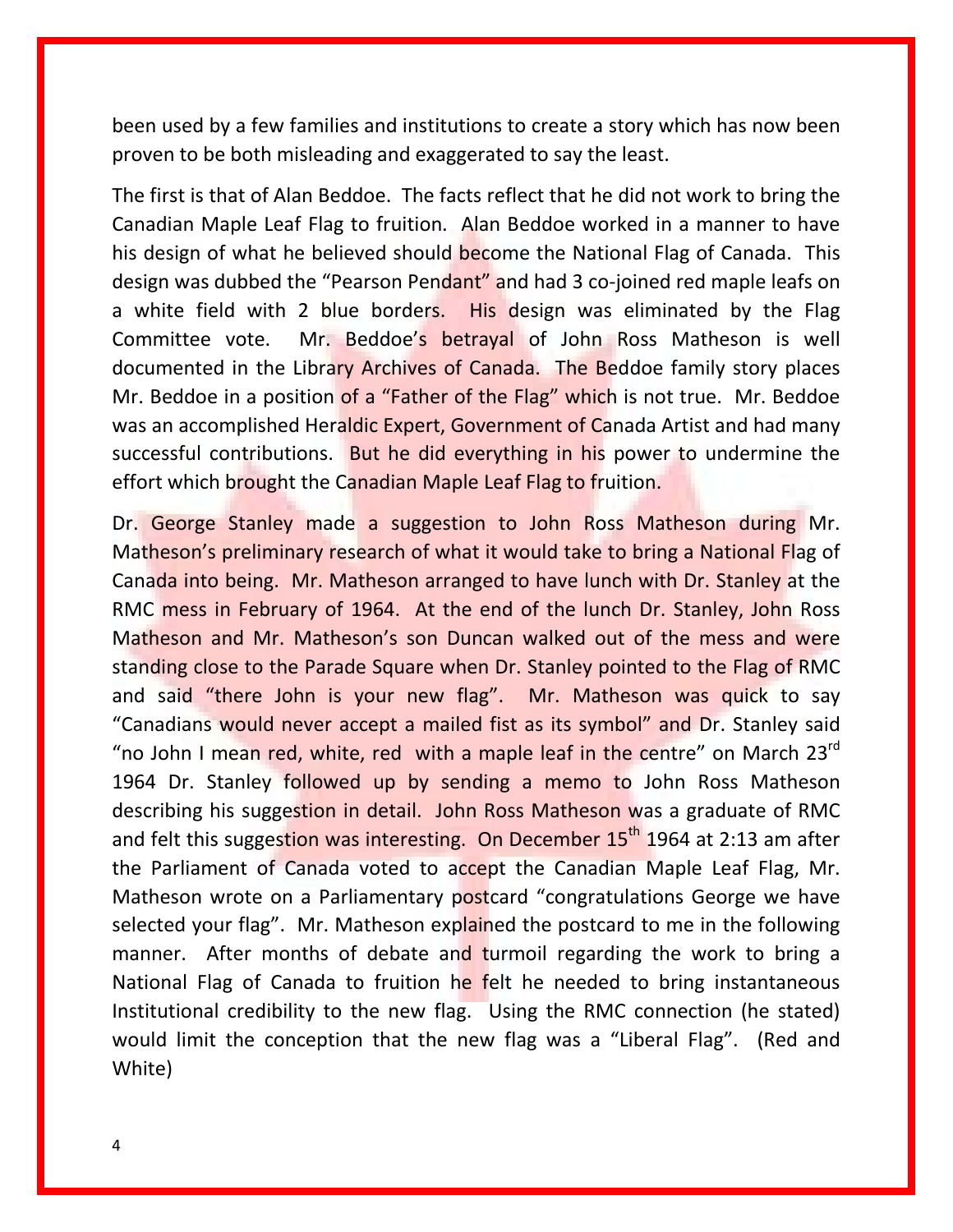The factual reality of the Stanley suggestion was only discovered in late 1965 or January of 1966 (after the Canadian Maple Leaf Flag was official). Mr. Matheson was made aware, by his associate Mr. George Beley that he had discovered in Government of Canada Archives, on February 4<sup>th</sup> 1919 Major- General (later Sir) Eugene Fiset sent a memo to his boss the Under Secretary of State for the Department of Militia and Defence of Canada, Thomas Mulvoy to discuss the requirements to update the Armorial Bearings of Canada. In this memo Fiset suggested the "symbol of Canada" be "a single red maple leaf on a white field" with 2 red borders. This information was a beginning proposition which culminated in King George V proclaiming Canada's Official colours to be Red and White and three co-joined red maple leafs to be part of the Armorial Bearings of Canada in 1921.

Then there are the "suggested words" describing Dr. George Stanley as the "designer or creator" of the National Flag of Canada. The use of these words to describe Dr. Stanley's involvement is both wrong and ridiculous. Dr. Stanley was not a member of the "Flag Committee", the "Design Team" nor was he a Member of Canada's 26<sup>th</sup> Parliament.

The Flag committee work was co-ordinated in every facet by the Honourable John Ross Matheson as a Member of Parliament and member of the Flag Committee. His role was to co-ordinate and oversee all aspects of suggestions, heraldic, and historical input on behalf of Prime Minister Lester B. Pearson. After the October  $22<sup>th</sup>$  1964 vote by the committee to accept the "single red maple leaf on a white field between 2 red borders" the work of a final design began.

The final Maple Leaf design was created by Jacques Saint Cyr from the Department of Expositions on November 9<sup>th</sup> 1964 with the assistance of Patrick Reid and input from John Ross Matheson. The 2:1 proportions of the flag were suggested by George Bist. The colours were determined by Dr. Gunter Wyszecki and his team from the National Research Council of Canada.

Although there is proof that both Dr. George Stanley from Royal Military College and Mr. Alan Beddoe were involved in the process of bringing the Canadian Maple Leaf Flag to fruition they neither created nor designed the National Flag of Canada. Mr. Matheson (the person most responsible) always spoke of the many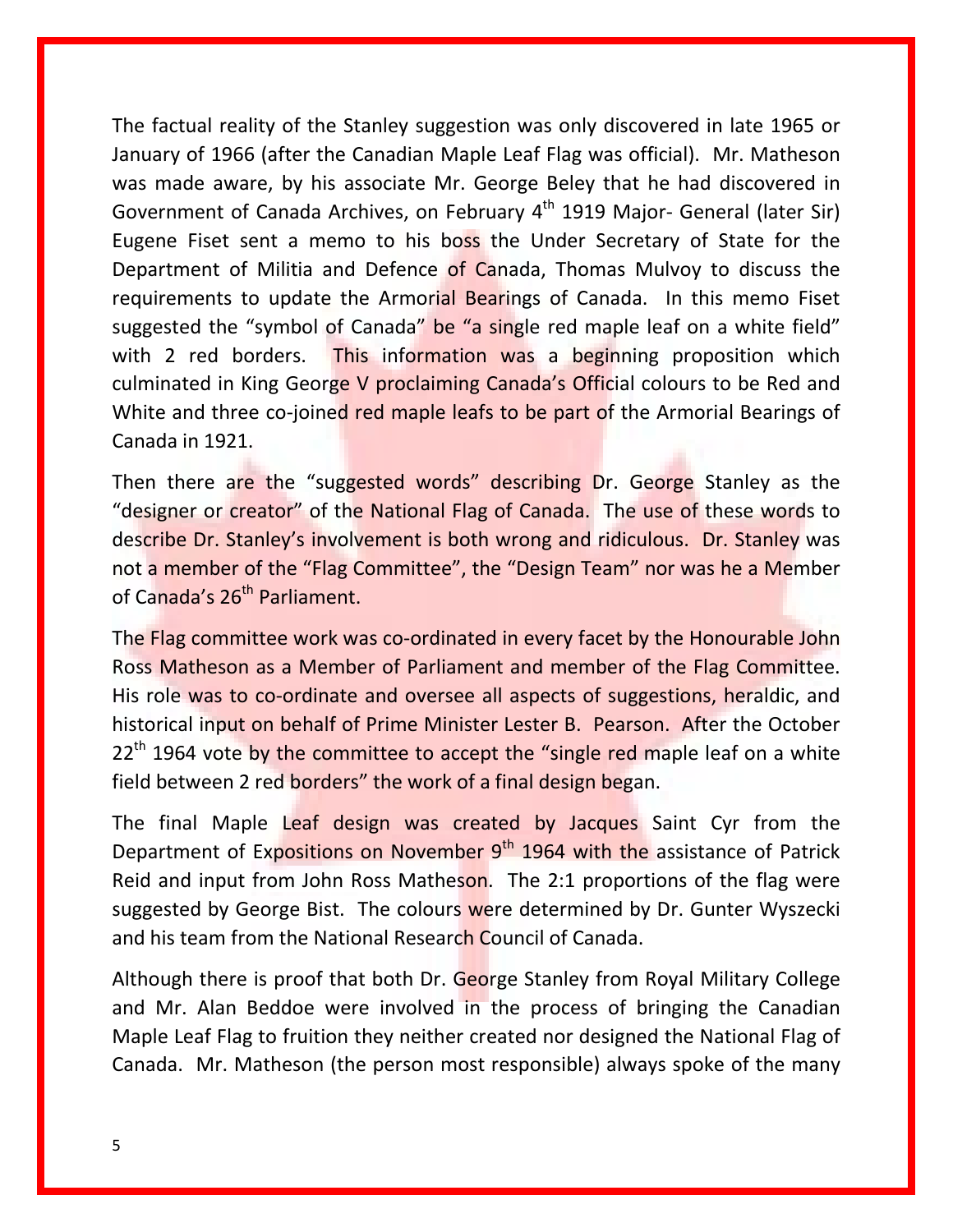loving hands it took to bring the flag to fruition, and stated clearly "there was not one person who designed or created" the National Flag of Canada.

I have written 2 books which detail the story of both who and how our Canadian Maple Leaf Flag was brought to fruition and further details of the work Mr. Matheson accomplished as a resident of Brockville and Leeds County (now Leeds and Grenville)and as a Member of Parliament. It is my mission to bring awareness of these details to all Canadians, but foremost the school age children through our education system. My colleagues and I are currently working to have all of this information made available as a Grade 10 Civics Curriculum moving forward.

It is not an easy task to gain support for an effort so complex and entrenched in misinformation dating back over 50 years. I truly believe the facts will bring recognition to the individuals and organization that truly deserve the credit for each and every part they played to bring the most recognized symbol of Canada to fruition. My goal is to continue the effort to bring awareness to the facts and nothing but the facts.

All over the world today there are reports of new information coming to light relating to events and individuals from all walks of life and an endless timeframe. I sometimes wonder if the individuals who made false or exaggerated claims 50, 75 or 100 years ago ever gave any thought to how the documented facts would appear on websites or be available through online research.

Maybe what this story proves, even more than, the facts relating to the work of the many loving hands who were responsible for bringing the National Flag of Canada to fruition, is the need to understand how the moral values of people can affect the way "History" is seen. I was raised to believe you should never just accept someone else's view without debate. Not to say you should be skeptical and argumentative in nature but to strive to understand and be aware of facts versus fiction. The details of who and how our Canadian Maple Leaf Flag was brought to fruition are all available to anyone who wishes to complete the research. The "work" required to complete the research reaches far beyond reading the information provided on Wikipedia. I can say with total confidence there are very few average working class people who would have the time, finances, persistence and tenacity to "research" any subject in the detail I have completed over the past 6 ½ years.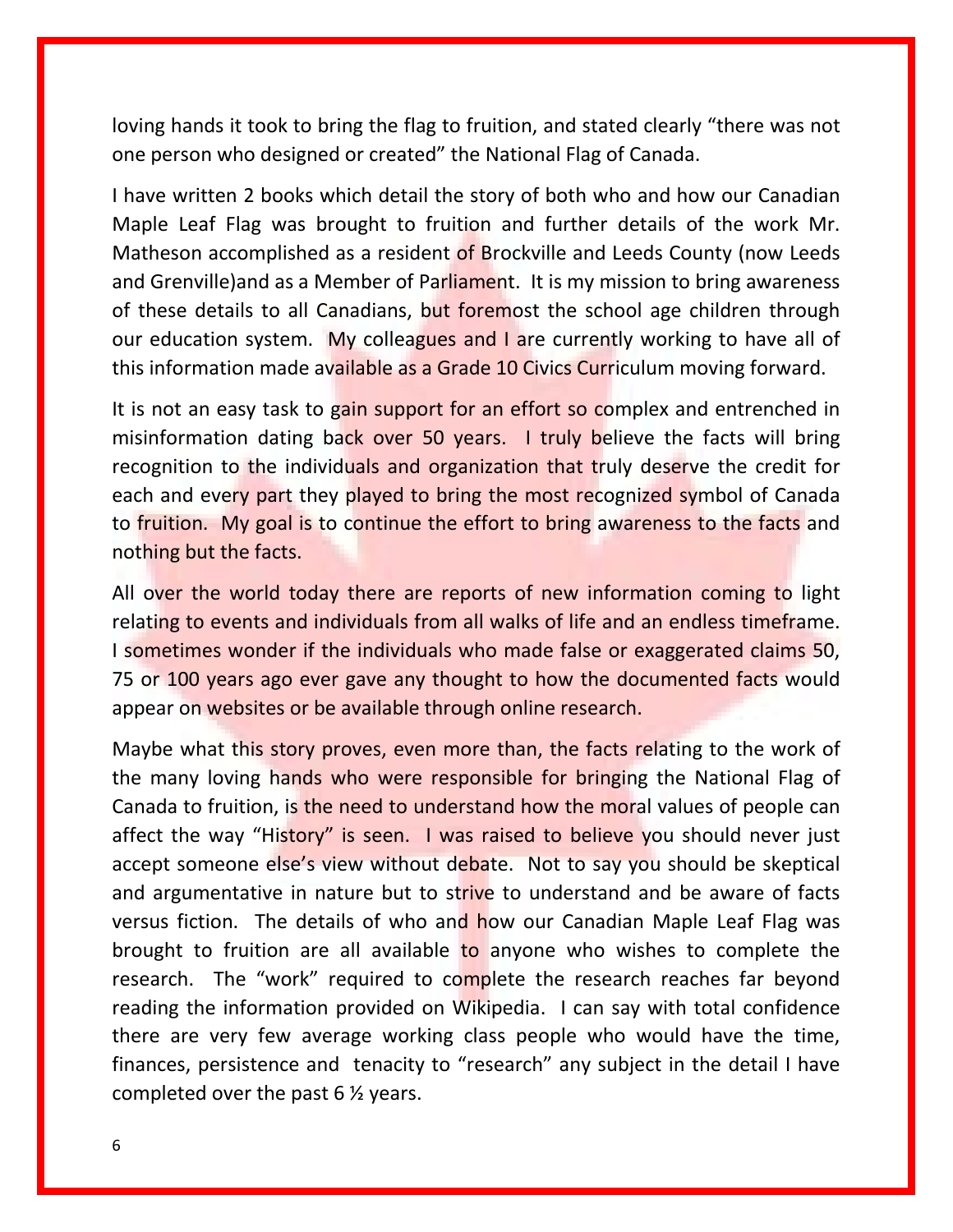This brings me to the next part of the story. You may be wondering at this point, what is the reason a person would dedicate so much effort to one subject? The following pages are the real answer to that question and I hope the information is enlightening and provides details of a subject most Canadians did not previous know along with a message of motivation, caring and truth.

Anyone who has made and fulfilled a commitment will tell you, your word is your bond. I have completed this work over the past 6  $\frac{1}{2}$  years as a passion and I have made every effort humanly possible to fulfill the commitment I made. There is no single answer that would make sense to cover the enormous amount of work, time and effort (not to mention a life savings) which has been spent to bring this information together, other than to say "I Promised".

All I can do now is hope that the information is made available to each and every person who has any interest in the most recognized symbol of Canada in the world today. Spreading the awareness of the information contained in these documents will take more time and more effort moving forward. As you read the "rest of the story" as Paul Harvey would say, it will become clear that the story told here is the most comprehensive accumulation of detailed facts and verifiable information related to "The Many Loving Hands of Canada's Maple Leaf Flag" ever compiled.

The following pages contain the names and details of individuals and organizations whose contributions spanned nearly 100 years to bring a truly unifying symbol of Canada into being.

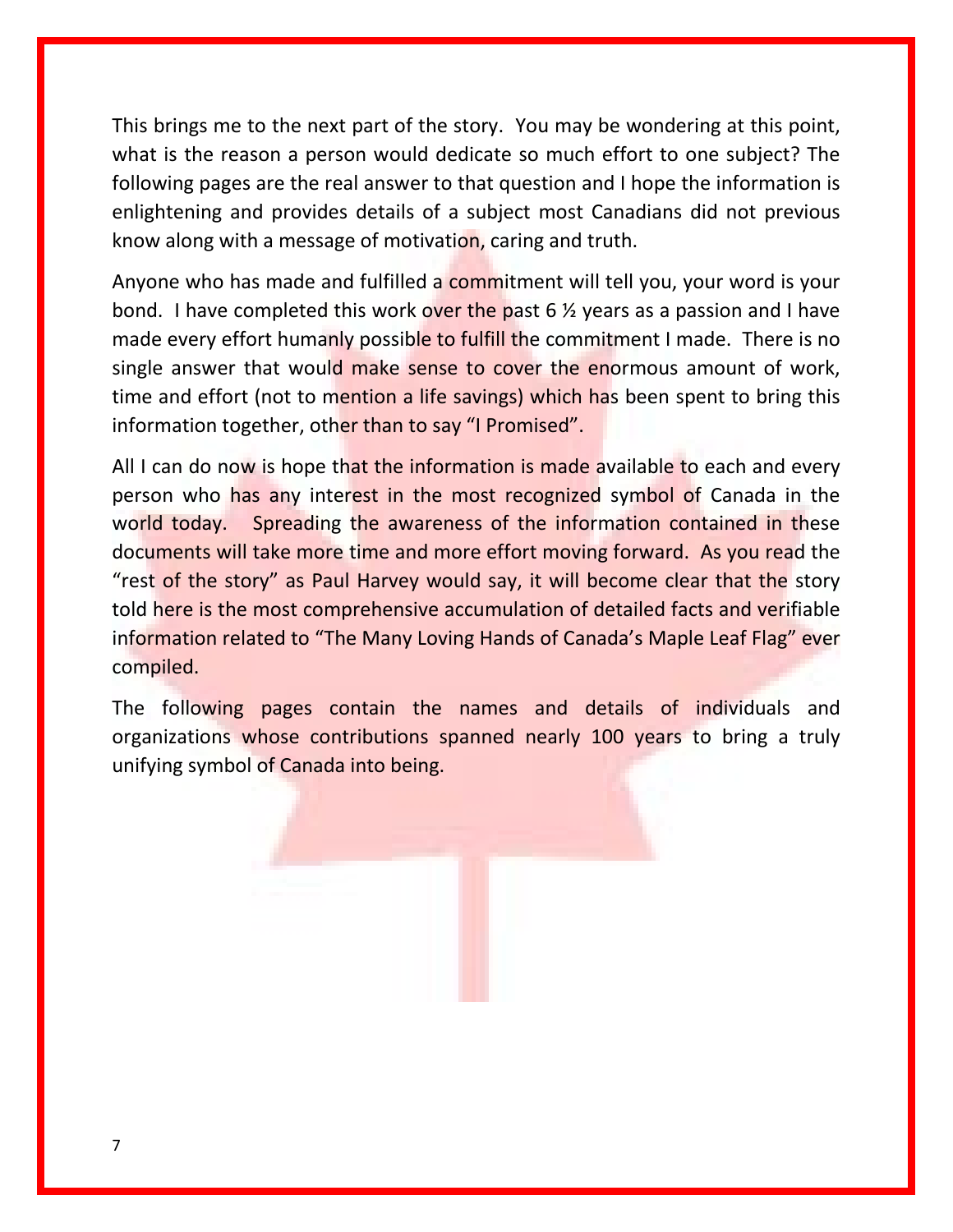#### "The Many Loving Hands of Canada's Maple Leaf Flag"

The Honourable John Ross Matheson wanted each and every Canadian to know the names of all the people who contributed in some way to bring a National Flag of Canada to fruition. The following is an in-depth informative review of the individuals, agencies, Government of Canada departments, and Parliamentary procedures which began in 1895/96 and concluded in 1964/65 in a final design and creation known as "The Canadian Maple Leaf Flag".

#### Defining the effort:

In today's world of fast paced change and online (non-committal) communication I am totally convinced the majority of people on earth have forgotten the intention of making a promise.

I have spent the past 6  $\frac{1}{2}$  years working every single day to fulfill a promise I made to a friend. It was, what I thought, a fairly straight forward and simple task which I now understand was a life changing commitment. I made this promise to a person who I respected and admired my entire life, I knew he would not ask me to make such a promise if it would be impossible to keep.

It is now January of 2018, I made this promise in August of 2011. As of today I have spent more than 15,000 hours reviewing over 40,000 documents and communicating with several hundred Canadians in very important positions to ensure the promise I made is fulfilled.

The promise I made to my friend the Honourable John Ross Matheson was to bring awareness to all Canadians the *TRUE* facts and detailed credit of exactly who and how our beloved Canadian Maple Leaf Flag was brought to fruition. John asked me, Bob Harper, an average working class Canadian with no political or social prowess to undertake the process which would acknowledge the many loving hands who worked for nearly 100 years to bring a truly unifying National Flag of Canada into being. In the more than 52 years since the birth of the most recognized symbol of Canada in the world, there have been many overlooked contributions from individuals, and myths of credits exaggerated by others.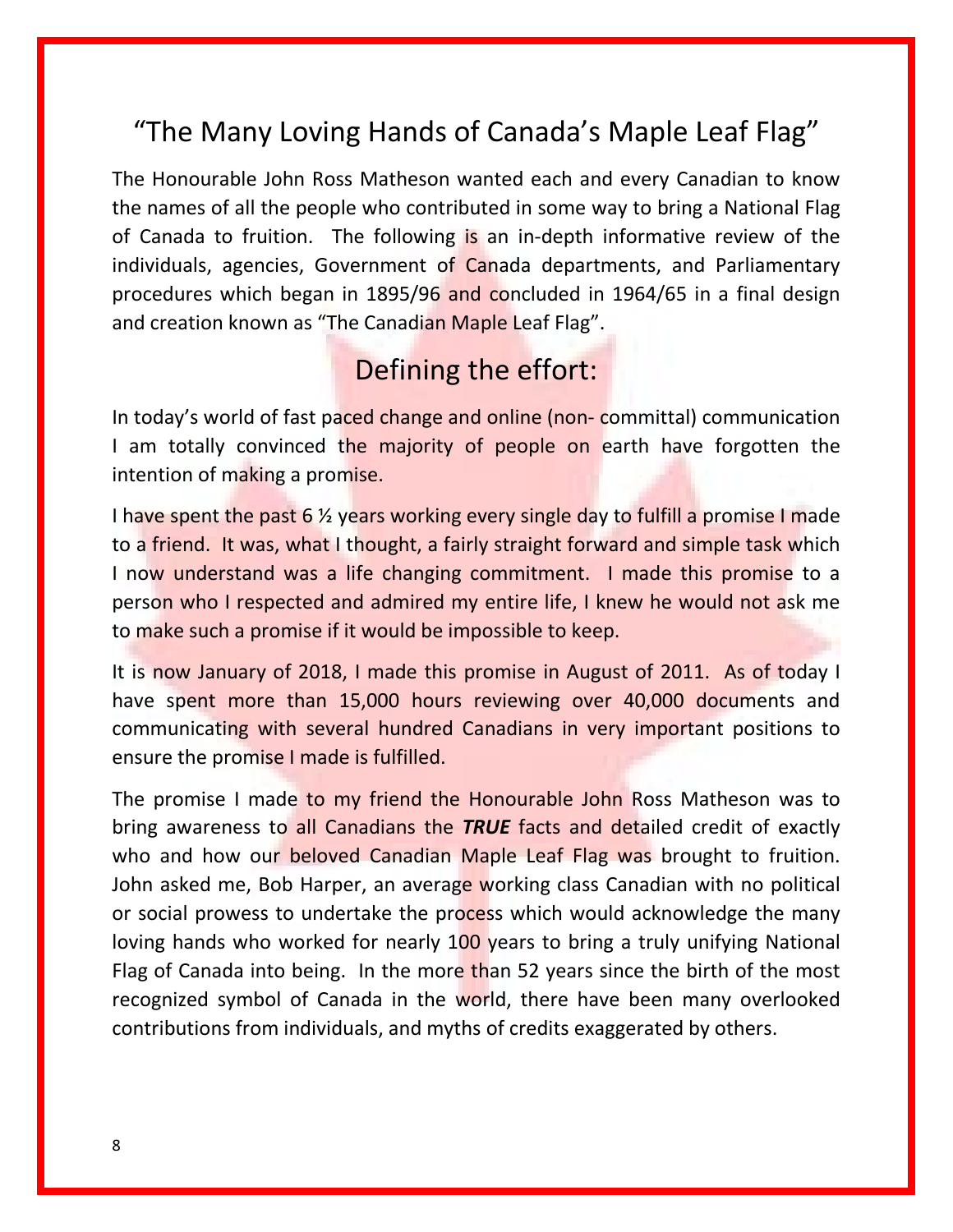These myths and stories have over-shadowed the work and credit of "the many loving hands" that were responsible for the design and creation of the Canadian Maple Leaf Flag.

John Ross Matheson admitted he had made some errors in judgement in providing certain credits and was extremely saddened to have realized the work done by so many dedicated Canadians had been overlooked and not honoured in the proper way in the annals of history.

Mr. Matheson had made 2 attempts to rectify this injustice by bringing forward detailed credits in an October 1968 keynote speech at the Heraldry Society of Canada's Annual meeting in Ottawa and again in 1991 in an acceptance speech at the Royal Military College in Kingston. In both cases his plea to set the record straight was not heeded. Mr. Matheson had accomplished so much in his life and had given Canada so much; he believed you should keep your promises.

In July 1961 John Ross Matheson made a promise to Lester B. Pearson to begin researching what it would take to bring a National Flag of Canada to fruition. This promise was a commitment to a man who had made a promise to himself (Pearson) to do whatever it would take to bring a "unifying symbol" of Canada into being.

My quest to fulfill my promise quickly became a life changing commitment. It became very clear that an everyday ordinary Canadian would require the assistance and support of many more loving hands to complete this work. The task of gathering information which is nearly 100 years old and in some cases documented incorrectly would discourage some of the most dedicated people in the world. I now understand what I committed to when I made my promise to Mr. Matheson and being totally honest I would not change any part of it.

I have realized you do not need to be a **PhD** or a Rhodes Scholar to bring the truth to the forefront, what you really need is persistence, tenacity and the help of a lot of people. Asking for help has never been my greatest attribute but it is now!

I have been able to fulfill this promise with the help and support of my wife Sue, our adopted "Auntie Anne" and some very generous friends. I have also been provided with support from the entire Leeds and Grenville community, our Member of Parliament, our Member of the Provincial Parliament, and no less the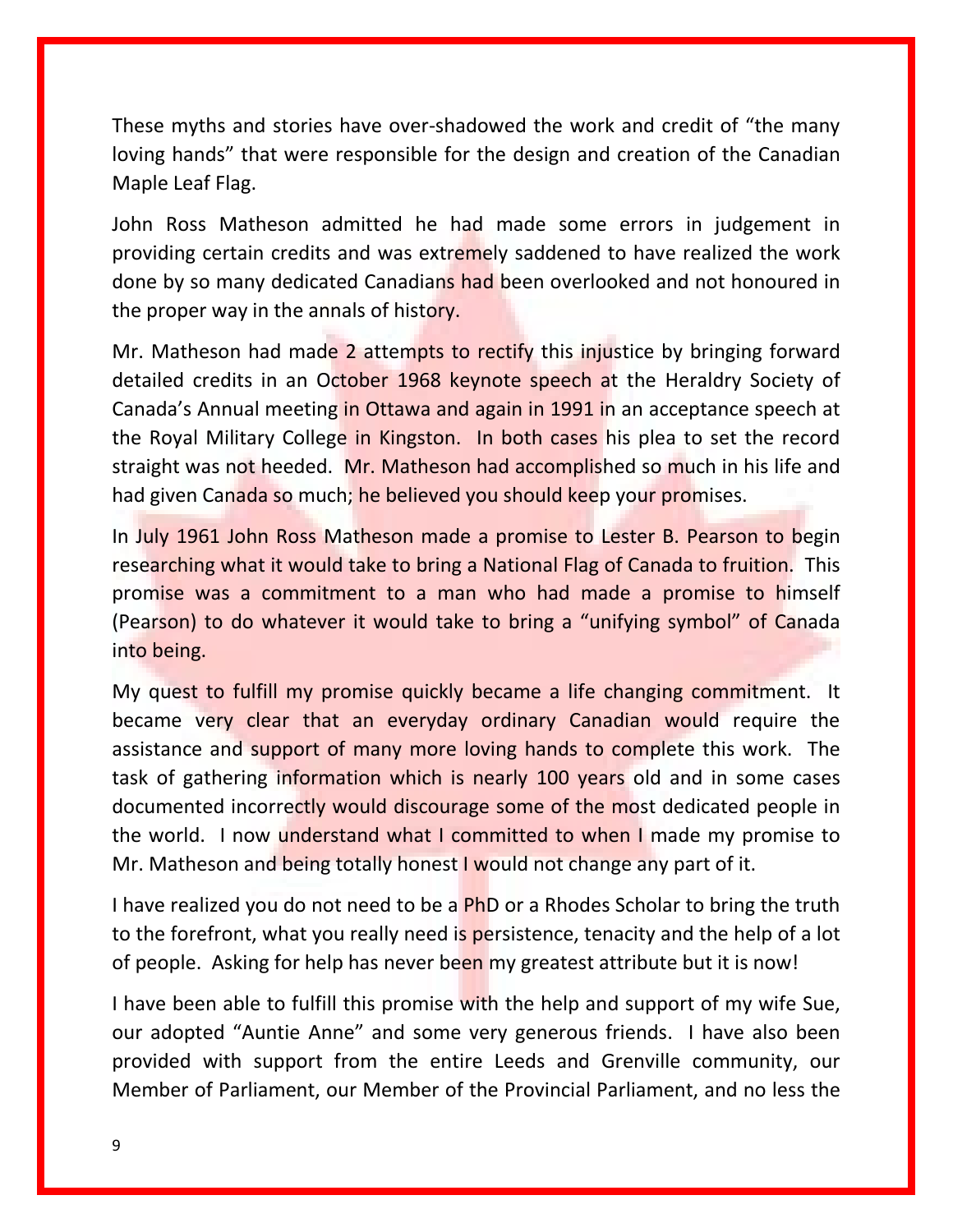seven Government of Canada departments and agencies. I have had conversations with some of the highest ranking Government of Canada officials and Department heads as well as leaders in the areas of Heraldry, History, Heritage, Education as well as some highly respected journalists. My unorthodox methods of reaching out to some of these truly exceptional Canadians were sometimes humorous and I know I probably did not provide the level of respect their positions were used to getting but, I got it done.

In one such communication with a very highly respected authority they referred to me as a "bull in a China shop" and I am certain that is exactly how I came across in my line of questions. Sometimes you just have to seize the opportunity to bring your concerns forward when you can.

The intent of this report is to bring awareness of the "many loving hands" who contributed in bringing our National Flag of Canada to fruition but also to bring awareness to what you can accomplish as an everyday average Canadian when you make a commitment like making a promise to a friend.

It has been said that as a human being there will be many people who come in and out of your life, but, I have discovered many people use the word "friend" and what they really mean is "associate or "acquaintance". Friend is a word that should mean someone very special, whereas, associate or acquaintance are everyday interpersonal contacts. These terms are used in everyday communications with family, fellow workers, sports groups and neighbourhoods around the world. If you were falsely accused and thrown in a foreign jail do you have a friend who would do everything to get you home?

This report is the culmination of work which spans almost 7 years. I have accomplished far more than I ever thought possible and for this I will always be in debt to my friend and fellow Canadian the Honourable John Ross Matheson.

Since 2010 I have been part of something far bigger than just me, my family or my community. The work to bring awareness of the "many loving hands" who took part in bringing the Canadian Maple Leaf Flag to fruition, to all Canadians will be a lasting tribute to each and every one of these truly exceptional Canadians.

The 6 community based projects we have completed have brought awareness to the history of who and how our most recognized symbol of Canada was brought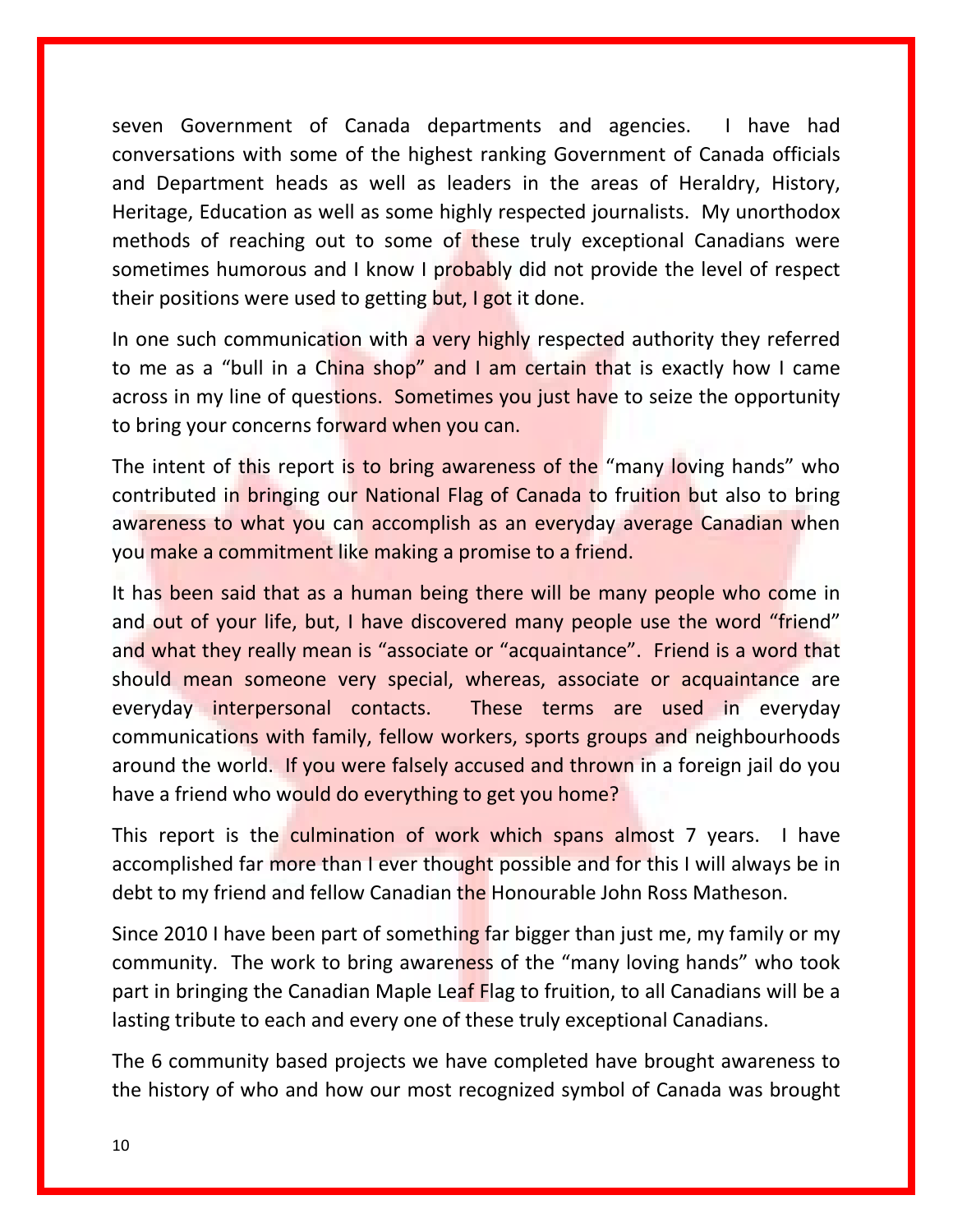to fruition and also how it is viewed around the entire world. I have successfully worked with our Municipalities of Leeds and Grenville, Provincial and Federal Governments, Members of Parliament, Members of the Ontario Legislature, The Canadian Museum of History, Canadian Heritage, Heraldry Authority of Canada, several Universities, Ontario Ministry of Education, Ontario History and Social Science Teachers Association, as well as numerous other Government of Canada departments and agencies to bring the true detailed facts to the forefront.

I have successfully collaborated with Historica Canada to produce a minidocumentary video which is part of the Canadian Encyclopedia and our Canadian Flag Education Centre has been recognized by the National Research Council of Canada for our efforts to ensure recognition is given to each and every individual and organization which took part in bringing the Canadian Maple Leaf Flag to fruition

## The Findings:

I would like to bring forth the results of exactly what my promise to the Honourable John Ross Matheson has produced. The following chronological and detailed account of who and how our beloved Canadian Maple Leaf Flag was brought to fruition in 1964/65. This account has been compiled and verified by exhaustive research of archival documents, journals, magazine articles, newspaper reports and interviews with some of the last surviving participants responsible for bringing the "NOW" most recognized symbol of Canada in the world to fruition. This research was conducted by myself Robert J. (Bob) Harper and a team of dedicated professionals over a  $6\frac{1}{2}$  year time frame to ensure the request of the "Father of our Flag" John Ross Matheson to bring recognition to the "many loving hands" "was honoured. The following provides this recognition.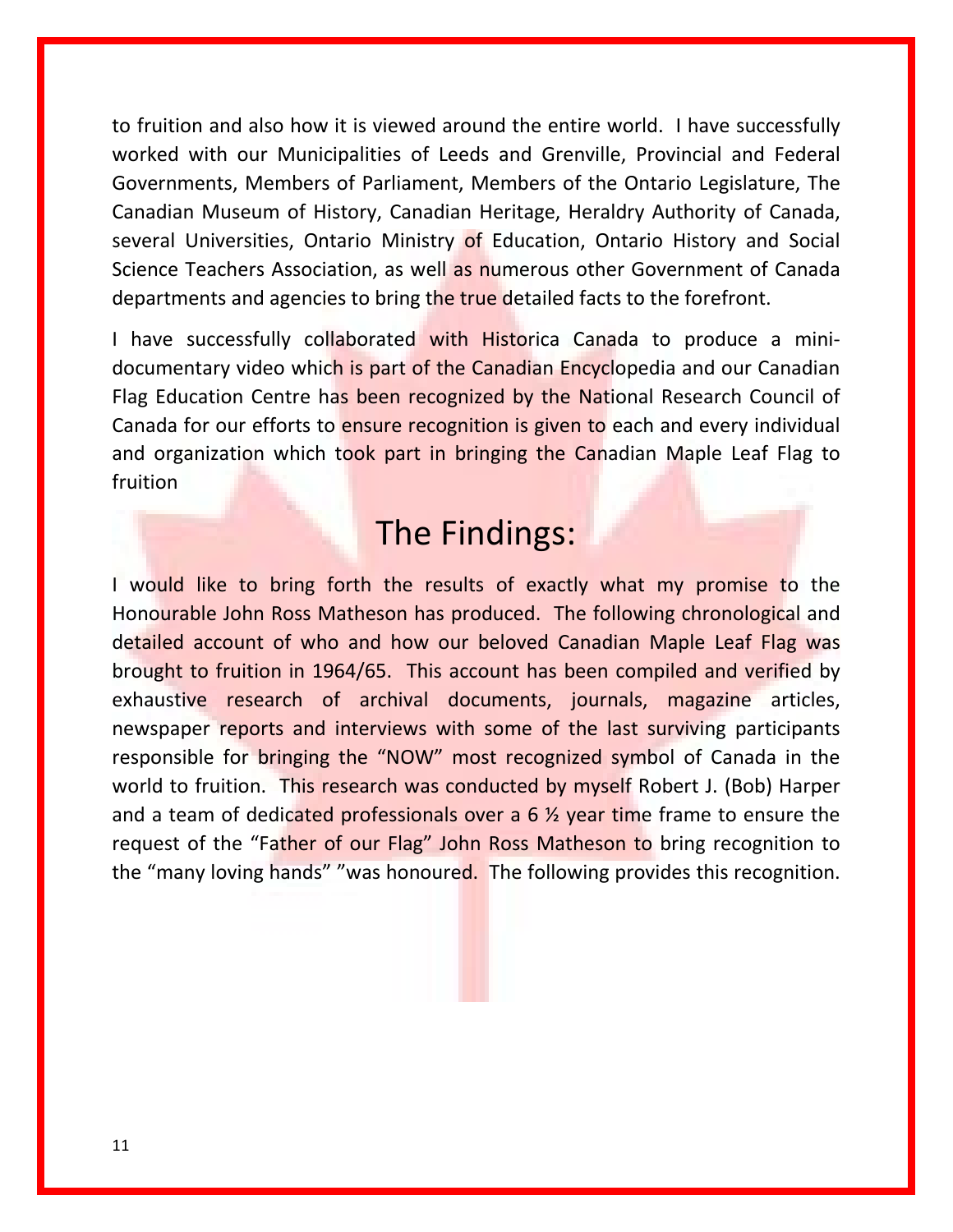• 1895/96 Edward M. Chadwick – Lawyer- Heraldry/History enthusiast who first recommended to the Canadian Government in 1895/96 a National Flag for Canada with the Maple Leaf being the favoured emblem. *REF, U of T library*



February  $4^{th}$  1919 Major – General (later Sir) Eugene Fiset – First person to suggest in writing February 4<sup>th</sup> 1919, the emblem of Canada be "a single red maple leaf on a white field" with 2 red borders. (Armorial Bearings). *REF, Matheson files, LAC, RHSC archives October 1968 Matheson Speech*



• 1921 King George V – Proclaimed Canada's official colours as Red & White. *REF, LAC*

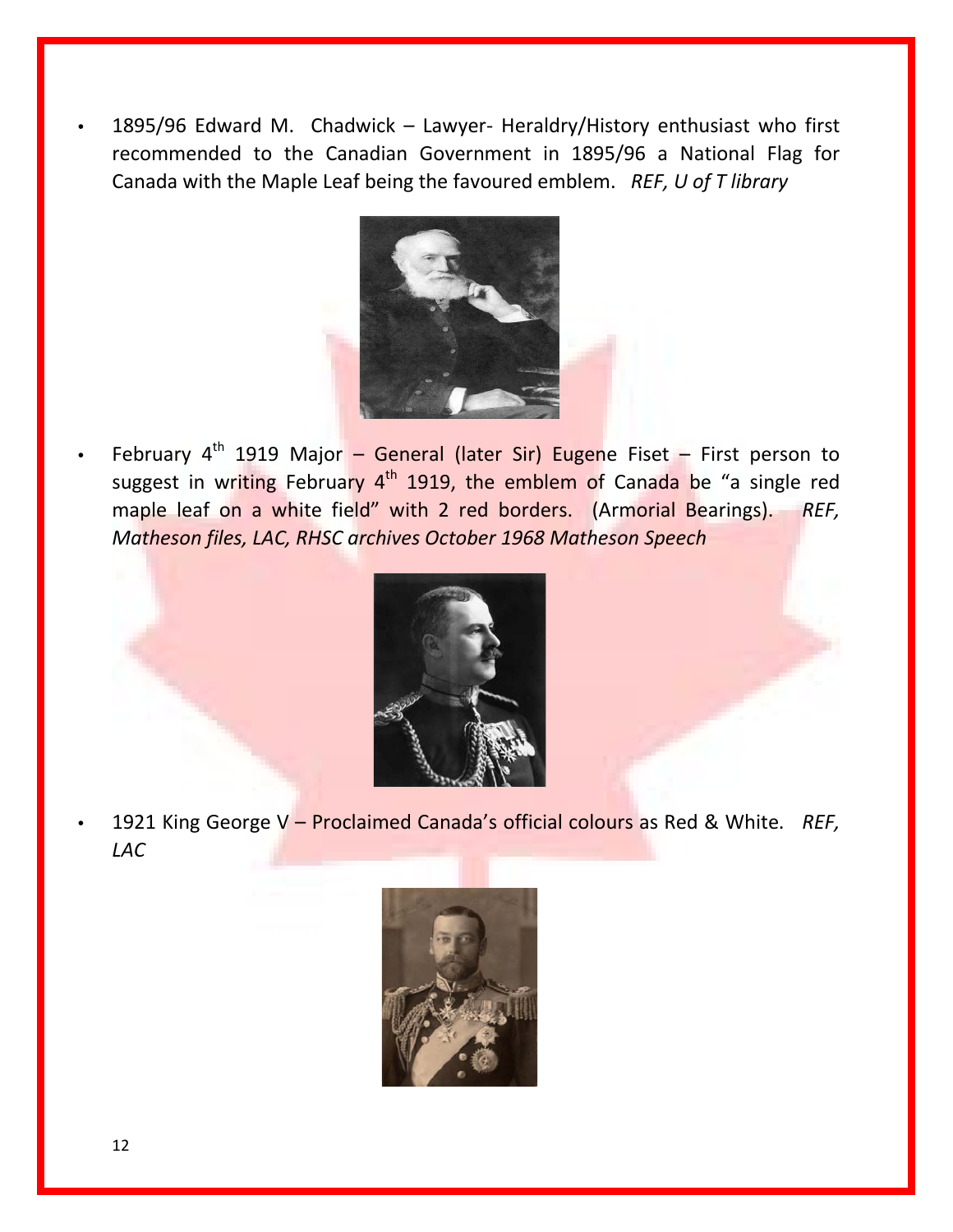1925 Prime Minister McKenzie-King - Requested submissions for a National flag but failed to proceed with the contentious issue. *REF, LAC*



• 1946 Paul Martin Sr. - Headed a committee which set the standards of a National Flag of Canada, this committee brought forth a proposal but was not pursued by Parliament. *REF, LAC*



1948-64 George Beley - Friend and advisor to John Ross Matheson on all things relating to heraldry, flags and honours from 1948 through 1975 in Brockville Ontario. Mr. Beley was one of the founding pioneers of the Heraldry Society of Canada. *REF, RHSC, JRM memoirs*

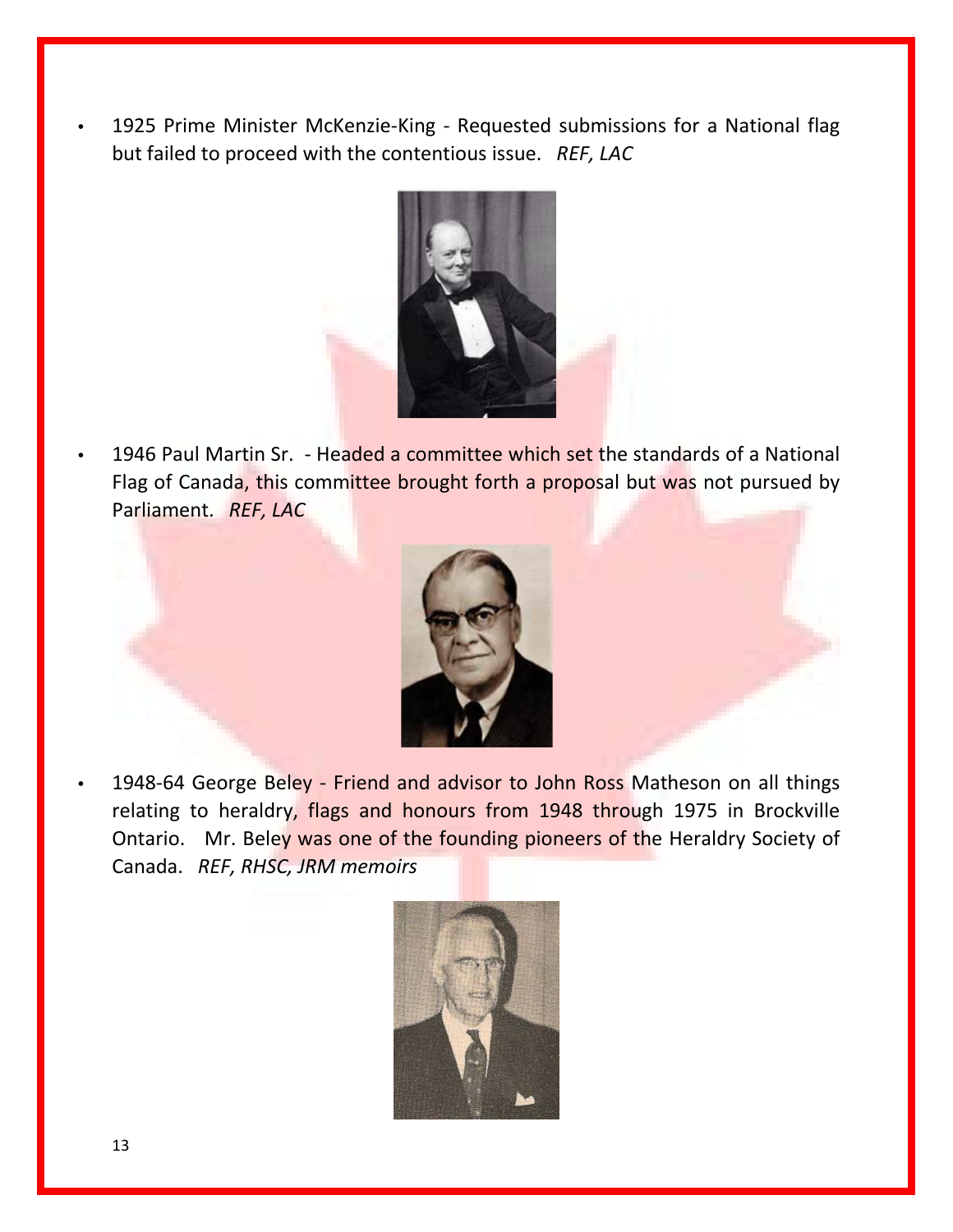• 1956-65 Lester B. Pearson - Prime Minister and Nobel Peace Prize winner who dedicated his efforts to bring a National Flag to Canada through the Parliamentary process in the 1960's. *REF, LAC*



- 1960-61 Members of the Liberal Party of Canada who were responsible for drafting the wording of the National Flag of Canada policy. *REF, LPC archives*
- 1961-65 John Ross Matheson Member of Parliament/ Flag Expert who was responsible for bringing all of the suggestions, designs and details of the National Flag of Canada to fruition from 1961-65. *REF, LAC, Flag Committee Archives*

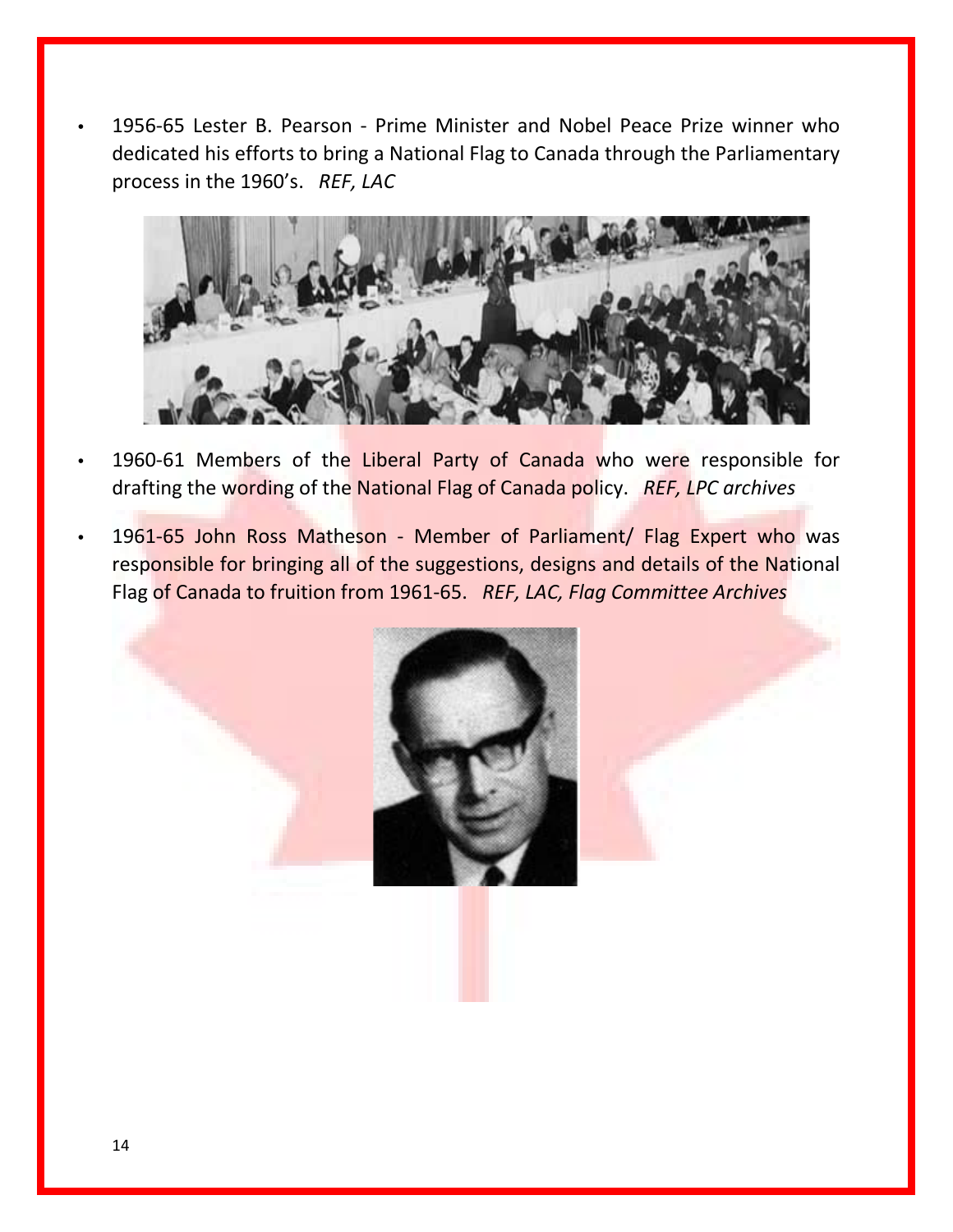• 1963/64 George Bist - Advertising executive who spent many hours communicating his input to Government of Canada personnel relating to the need and design of a National Flag of Canada. It was Mr. Bist's suggestion of the exact proportions of the 2 times length as height as well as the white centre section being 2 times the size of the red borders. He also was responsible for the sizing of the maple leaf to all of the other proportions. *REF, Flag Committee Archives*



Sept  $10^{th}$  – October 22 1964 Members of the Flag Committee of 1964- All 15 Members of Parliament who worked diligently to bring a recommended National Flag of Canada to Parliament to be voted on in 1964. *REF, LAC*

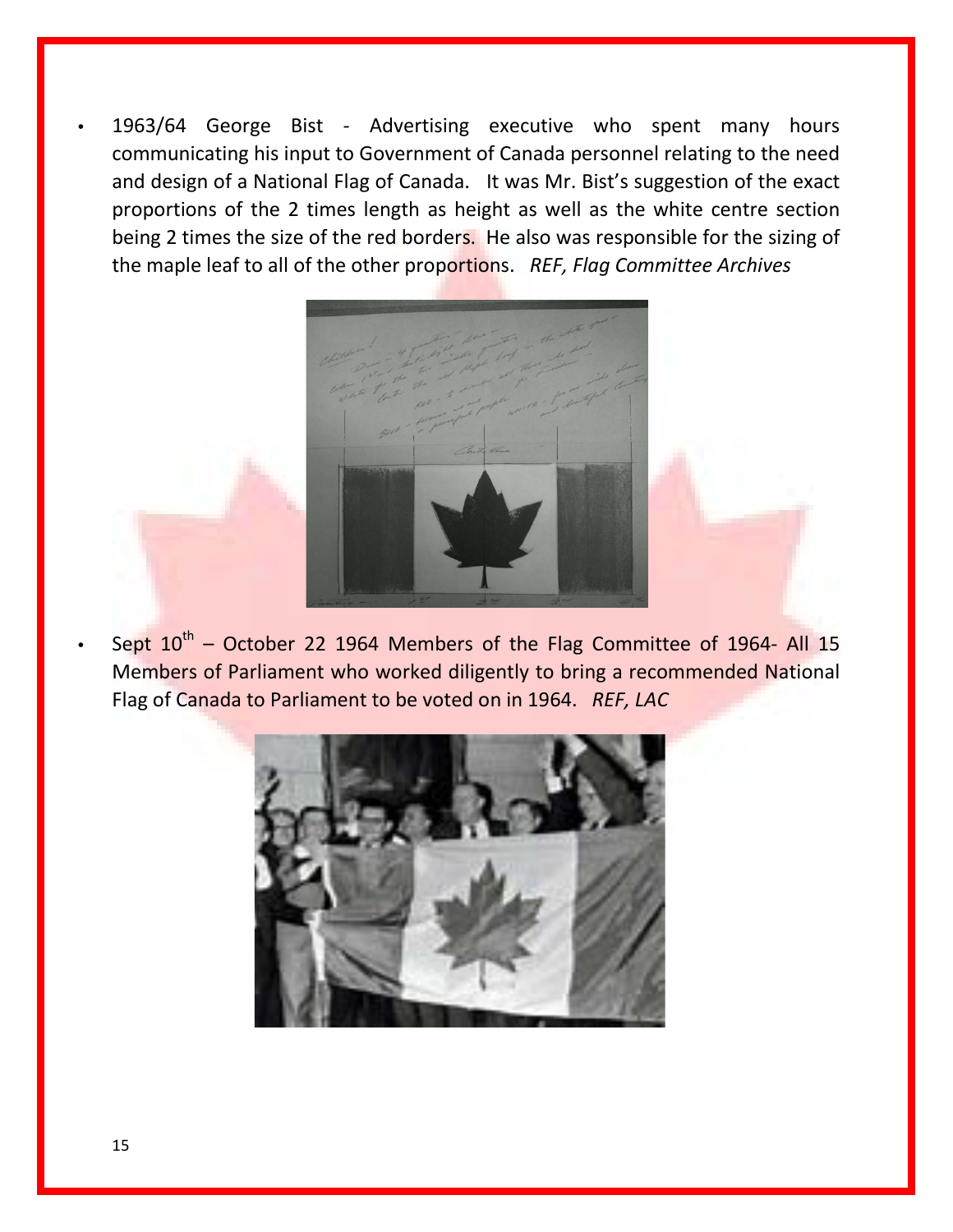• March 1964 George Stanley - Made the suggestion to John Ross Matheson of a single red maple leaf on a white field be the basis of the National Flag of Canada (recycled Fiset concept) in 1964. *REF, Flag Committee Archives*



1964 Alan Beddoe - Government of Canada Artist and Heraldry expert who presented Prime Minister Pearson with his own design for a National Flag of Canada which became known as the "Pearson Pennant" and was the beginning point of the "Great Flag Debate" in 1964. *REF, Flag Committee Archives*



• October 1964 Arthur Lower – Professor Lower was one of several presenters of information directly to the Flag Committee in October of 1964. His moving statements relating to the opportunity to bring unity to all Canadians through a National Flag was most interesting. *REF, Flag Committee Archives*

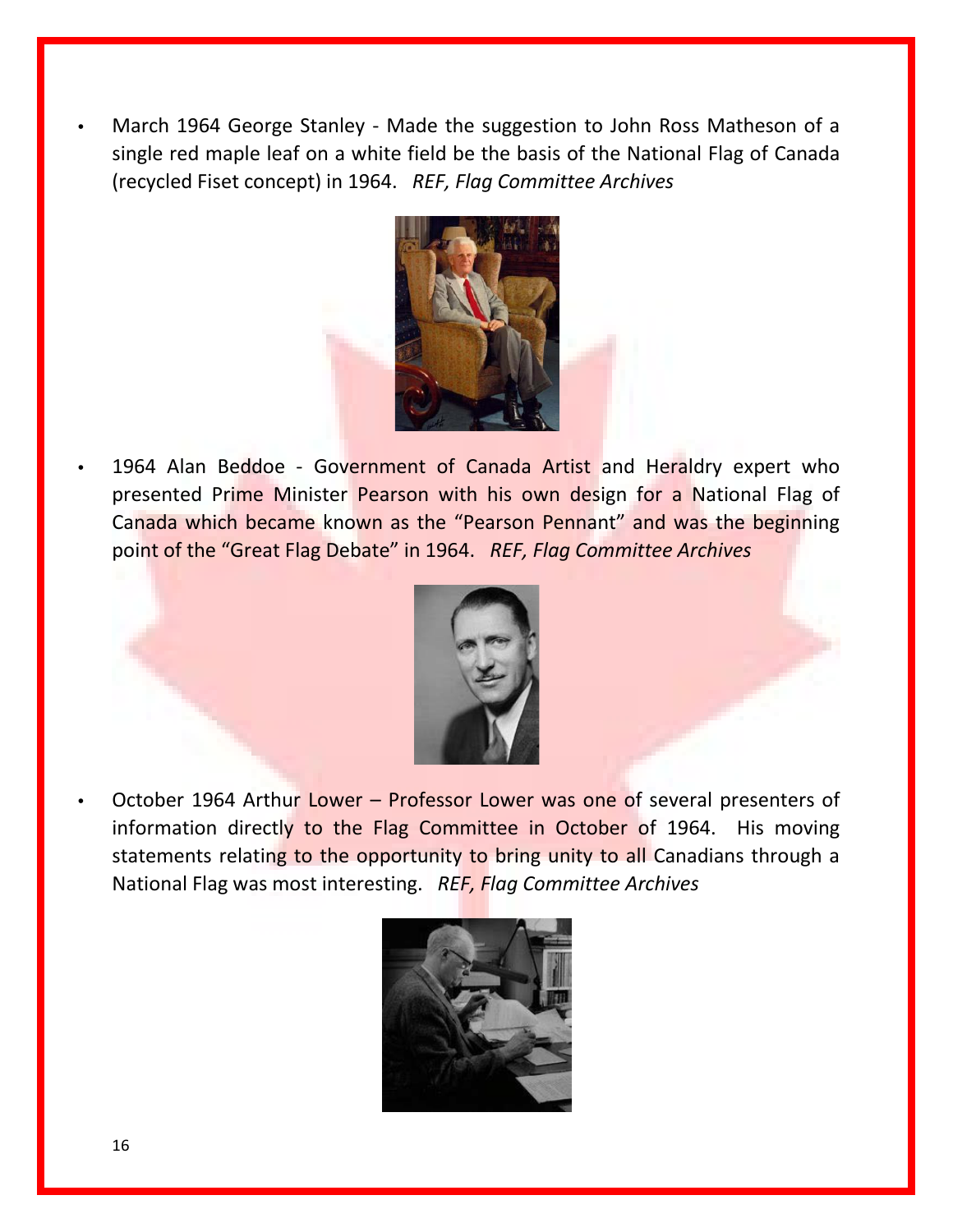• October 1964 Conrad Swan - Provided John Ross Matheson with expert advice on the heraldic and historical considerations of a National Flag. *REF, Flag Committee Archives*



October 1964 Fortescue Duguid- Military historian/heraldry expert who presented his input and views of the characteristics and principals a National Flag for Canada to the Flag Committee in 1964. *REF, Flag Committee Archives*



• October 1964 Patrick Reid - The head of the design team at Expositions Canada who was requested to become involved in the final design and creation of the Canadian Maple Leaf Flag as we know it today. *REF, LAC*



PL Reid, OC, MC, CD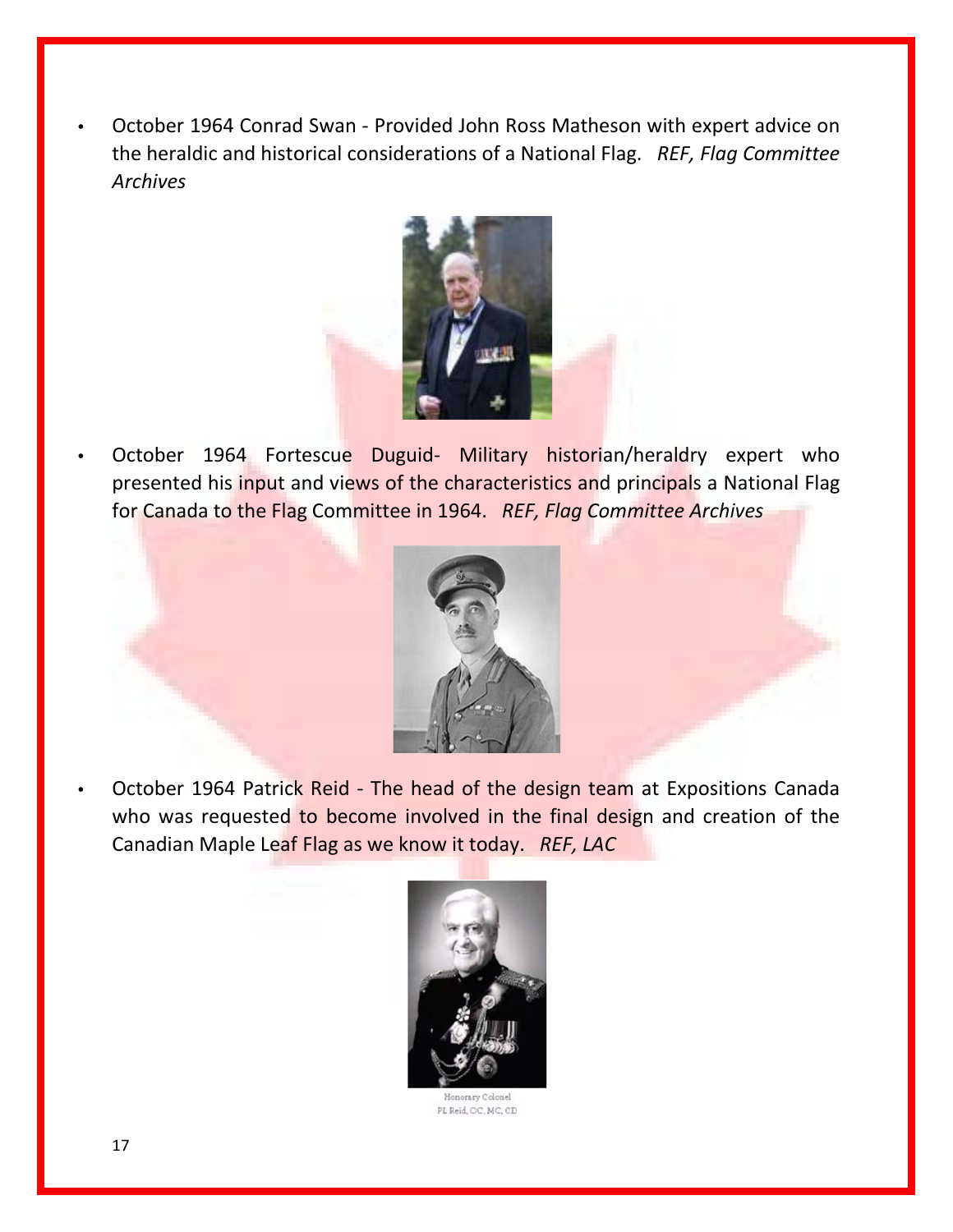• Ken Donovan - Working with the team from Expositions Canada, Mr. Donavan was asked to find a company to sew several prototype flags on Friday November  $6<sup>th</sup>$ , so the Prime Minister could actually fly them over the week-end. Due to the fact it was late on a Friday Mr. Donovan could not find a company to execute this task immediately. He requested his daughter to complete the task because she had a sewing machine and was always ready to help.



Joan O'Malley - On Friday November 6<sup>th</sup> at approximately 8pm Joan O'Malley began working on 3 prototype flags; she sewed until close to midnight to complete all 3. These 3 prototype flags were then delivered to the Prime Minister for his review. *REF, JRM, J O interview*



November 9th 1964- the final design of the Canadian Maple leaf Flag was produced around 2:30 PM by the team of Jacques Saint Cyr (artist) Patrick Reid (Manager of Design) and John Ross Matheson MP (flag project coordinator) and sent to the Privy Council Office for approval. Alan Winship then made arrangements on Wed. November 10th to send the sketch to Bruck Mills in Cowansville Quebec to have the first prototype of the Canadian Maple Leaf Flag produced. The first prototype was produced on November 16th 1964 and delivered to the Privy Council Office on November 17th.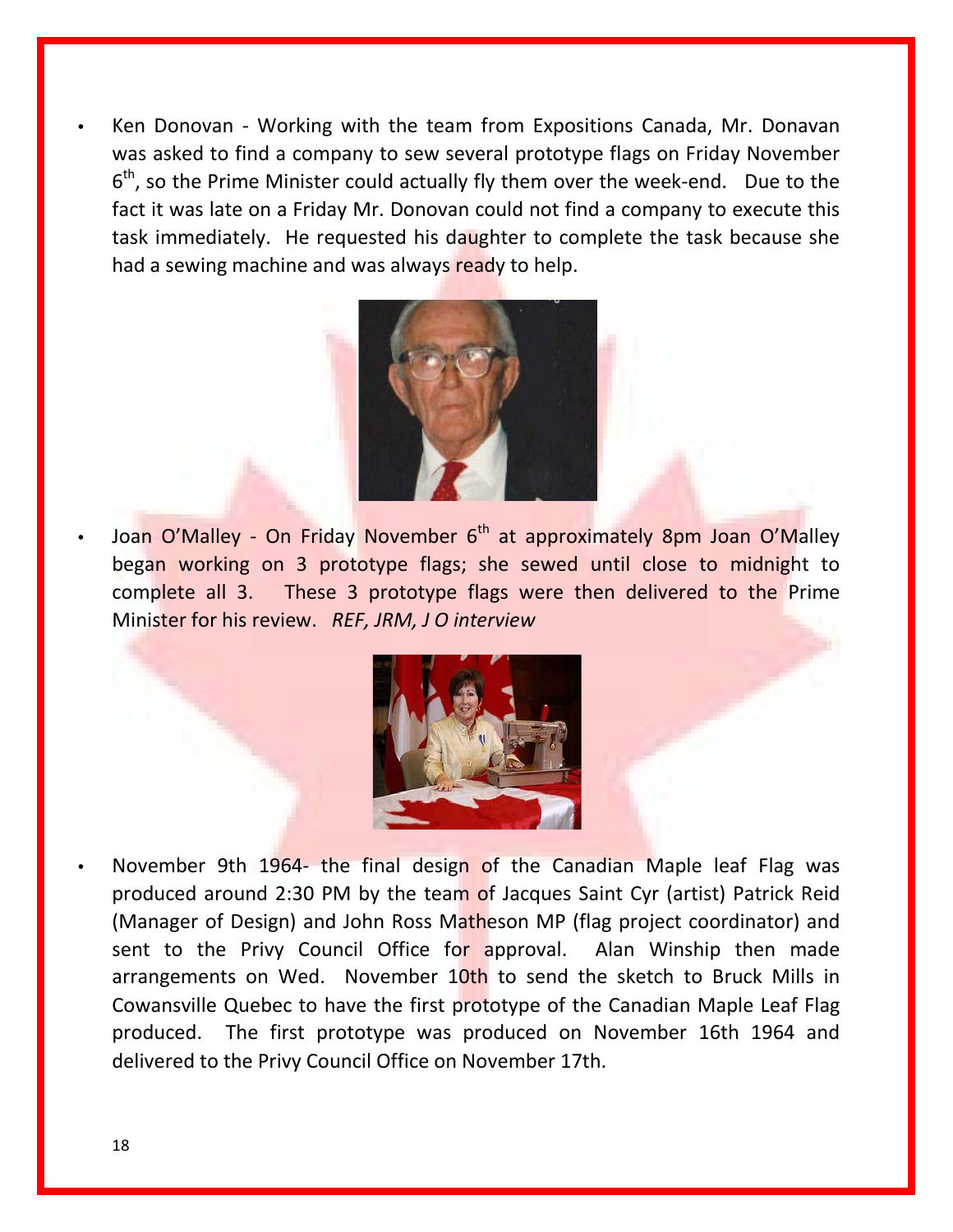

• November 1964-June 1966 Dr. Gunter Wyszecki (NRC team)- The involvement on the National Research Council of Canada team began in the wind tunnel testing of the prototype flags in November of 1964. Dr. Gunter Wyszecki was also responsible to research the scientific standard of the colours of the National Flag of Canada from February of 1965 to June of 1966. Dr. Wyszecki and his dedicated team of scientists created the very first scientific standard for colour of a national flag. There are more than 500,000 shades of red and this team instituted the exact colour of red we, as Canadians admire in the Canadian Maple Leaf Flag flown around the world today. *REF, LAC, NRC Archives*



December 9<sup>th</sup> 1964 Lucien Lamoureux - Deputy Speaker of the House of Commons who accepted a motion from the floor of the House of Commons to bring the discussions and debate of the National Flag of Canada to a vote and invoking closure. *REF, Hansard Journals*

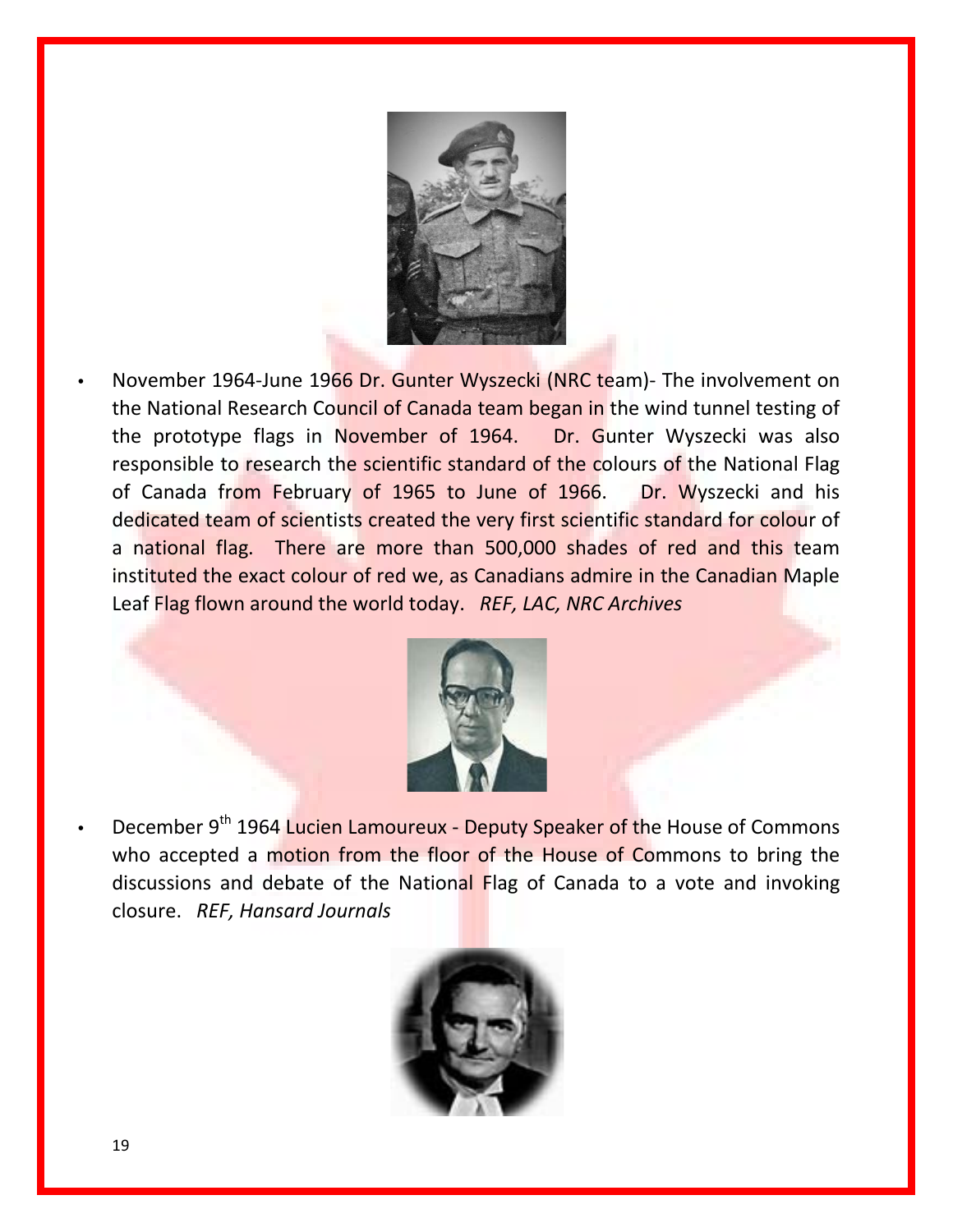December 9<sup>th</sup> 1964 Leon Balcer - Conservative Member of Parliament from Quebec who requested a motion of closure by the Government on the "Great Flag Debate" *REF, Hansard Journals*



December 9<sup>th</sup> 1964 Real Caouette - Social Credit Member of Parliament who seconded the motion put forth by Leon Balcer to invoke closure of debate and call a vote on the National Flag of Canada. *REF, Hansard Journals*



1964/65 Canada's 26<sup>th</sup> Parliament - It was one of the most vicious and divisive debates in the history of our Canadian Parliament. The Great Flag Debate raged on for months in the House of Commons. The final outcome was a 163-78 vote in favour of the National Flag of Canada being accepted as the Canadian Maple Leaf Flag on December 15<sup>th</sup> 1964. This act of Parliament was beyond doubt, one of the most incredible outcomes from a minority Government in the history of Canada. From this democratic process came the most respected symbol of Canada in the world today. *REF, Hansard Journals*

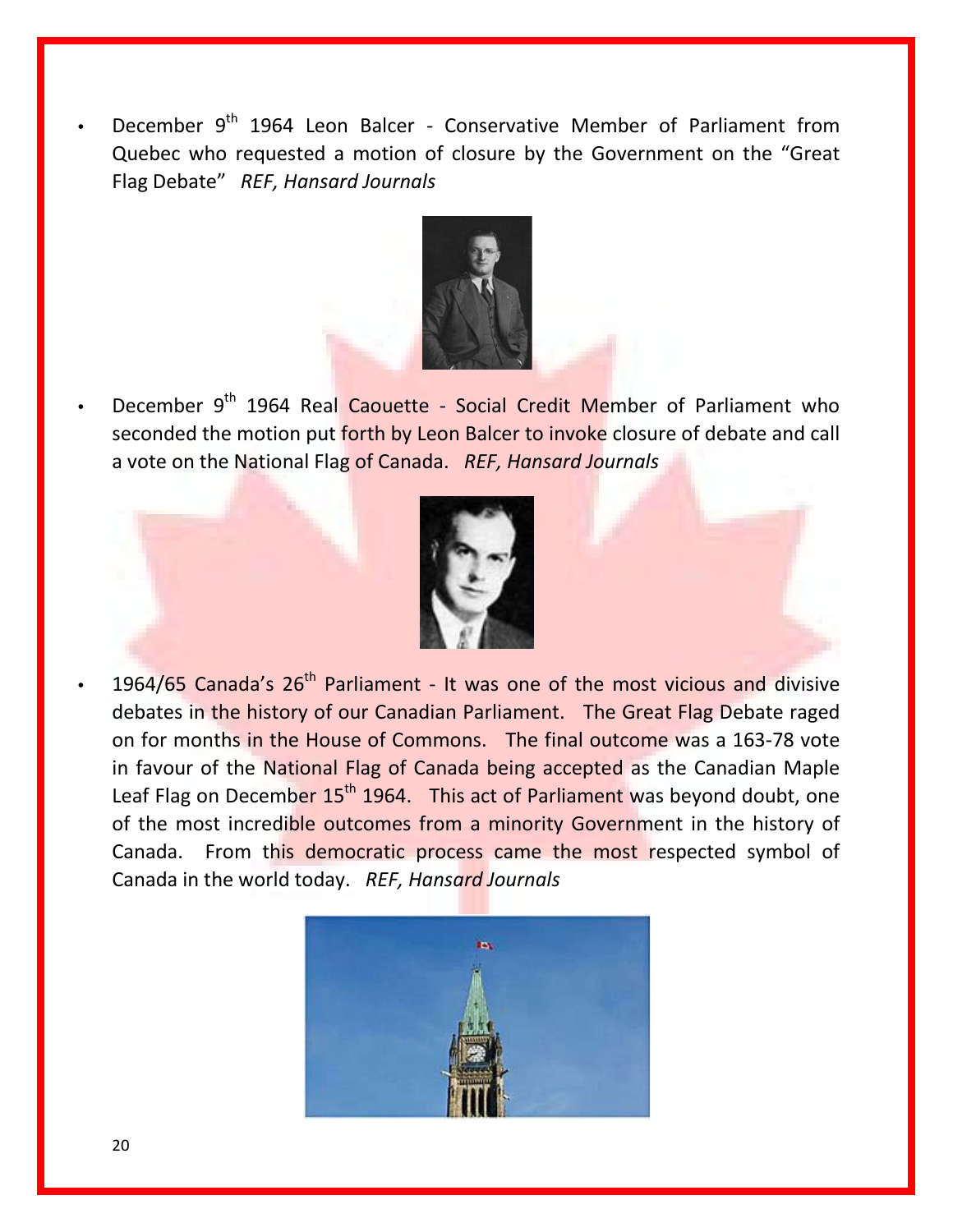December 15<sup>th</sup> 1964 Robert Thompson - Mr. Thompson was Member of the Social Credit Party in Parliament in 1964 and was instrumental in persuading members of his party to vote yes on the flag issue. *REF, see vote Hansard Journals*



December 15<sup>th</sup> 1964 Paul Martineau - Mr. Martineau was a Conservative MP who worked behind the scenes to convince other Conservative Members of Parliament to vote yes on the flag issue. *REF, see vote Hansard Journals*

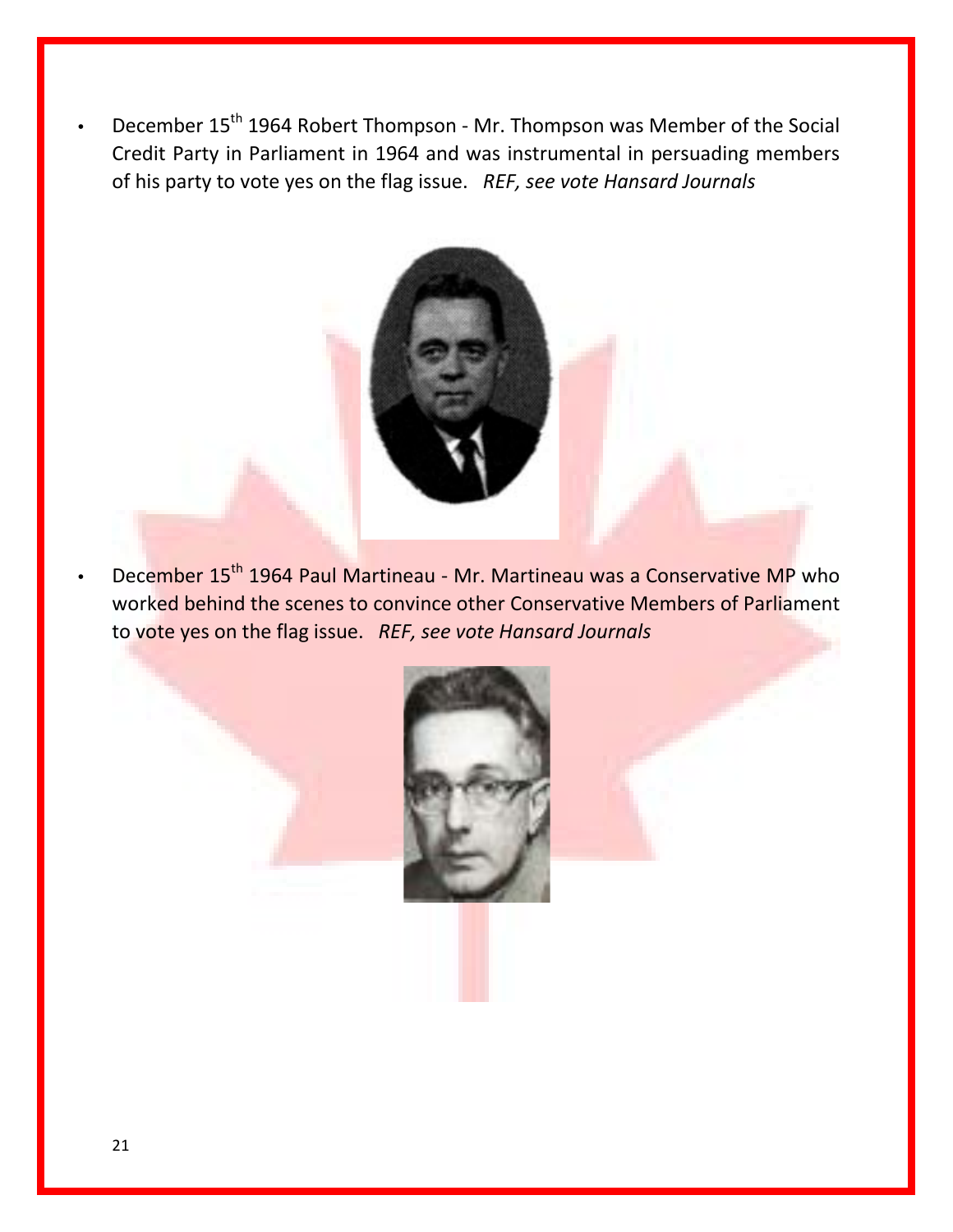December  $17<sup>th</sup>$  1964 – Senate of Canada approves the National Flag of Canada as the Canadian Maple Leaf Flag



January 28<sup>th</sup> 1965 Queen Elizabeth II - Proclaimed the National Flag of Canada. This was the final piece of a process which spanned more than 96 years in the making. *REF, LAC*



February  $15<sup>th</sup>$  1965 Archie Cairns - Pipe Major who officially piped the new National Flag of Canada from the Centre Block into Parliament was one of the world's most respected and accomplished Canadian pipers. *REF, LAC*

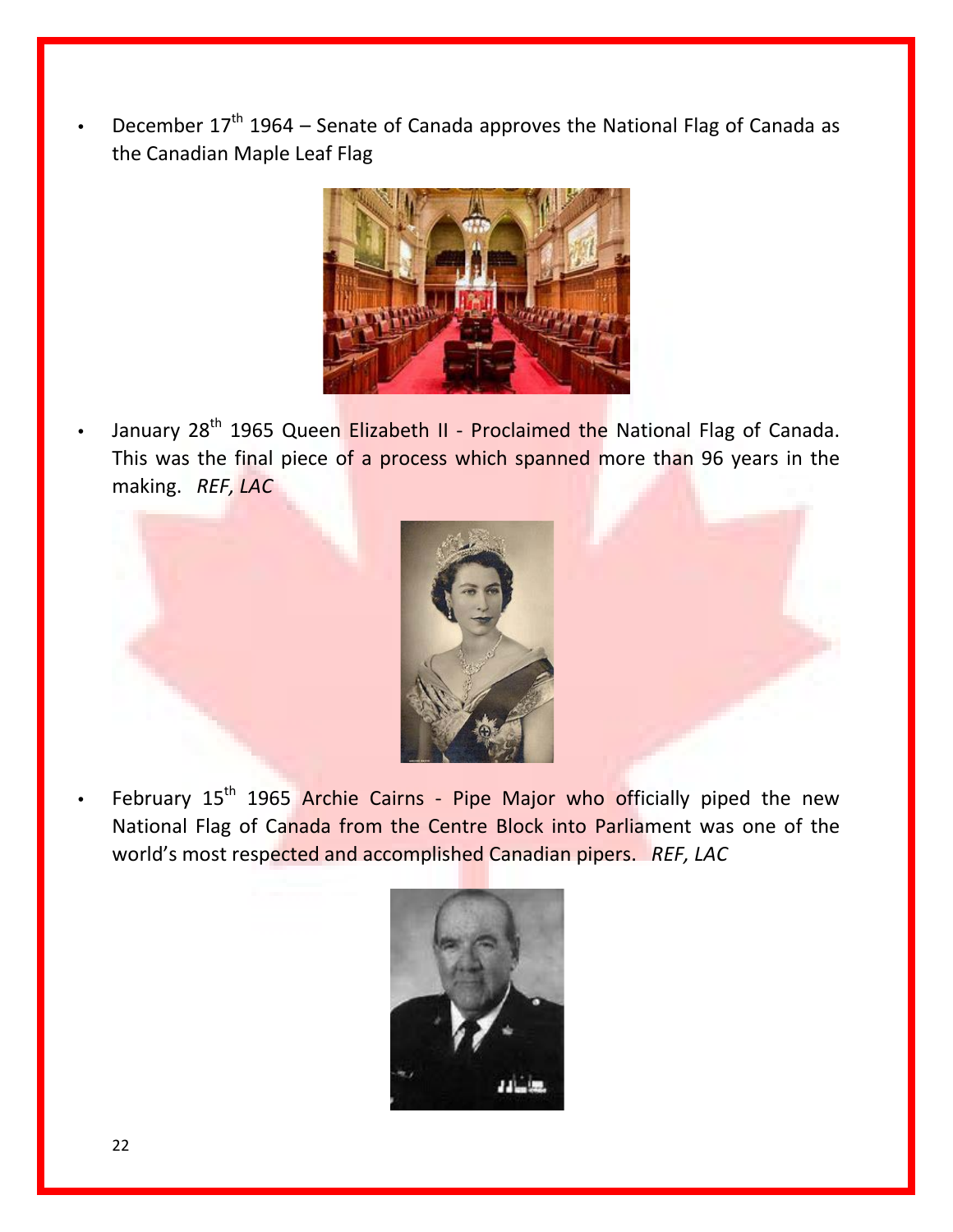February 15<sup>th</sup> 1965. Joseph Secours - 26 year old RCMP officer was chosen to be the person responsible to officially raise the first National Flag of Canada on February 15th 1965. *REF, Ottawa Citizen*



Governor General of Canada Georges Vanier - During the Great Flag Debate and the process to bring the Canadian Maple Leaf Flag to fruition. The Governor-General of Canada is responsible to oversee all of Canada's symbols and Honours as the Queen's representative in Canada. *REF, LAC*

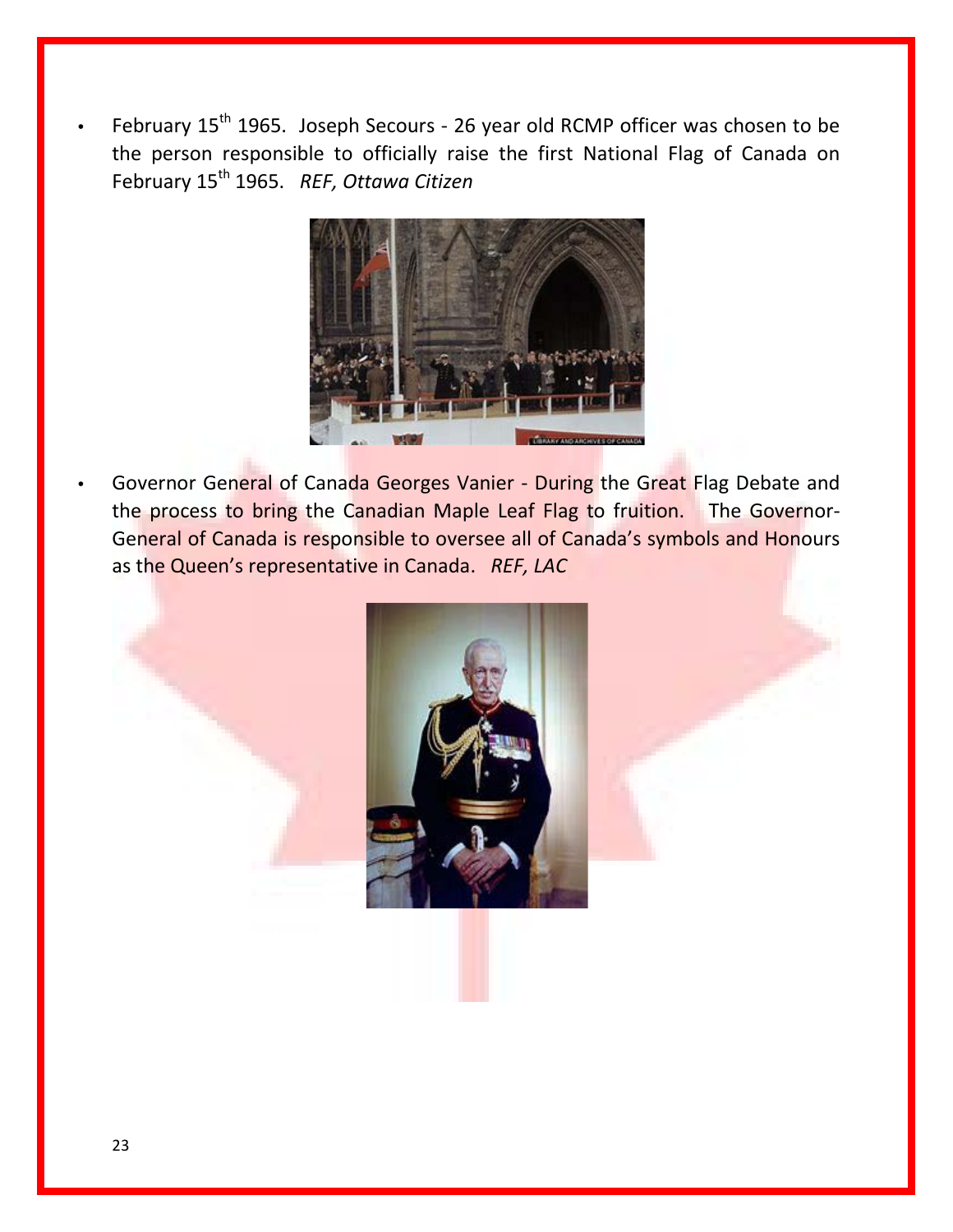## In Conclusion:

The foregoing account and detailed credits are a culmination of my work for the past 6 ½ years and fulfills my promise to John Ross Matheson. I have been humbled as well as proud to have worked this hard to bring this information together so all Canadians have the opportunity to know the names of the many loving hands who worked for nearly 100 years to bring the now most recognized symbol of Canada into being.

This report is intended to provide historical information, recognition of people and organizations but most of all as the author of this report I am hoping that each and every person who reads it will have a new found self- awareness of your values as Canadians and a true sense of what it means to make and keep a promise to a friend.

Sincerely,

#### **Robert J. (Bob) Harper**

Executive Director Canadian Flag Education Centre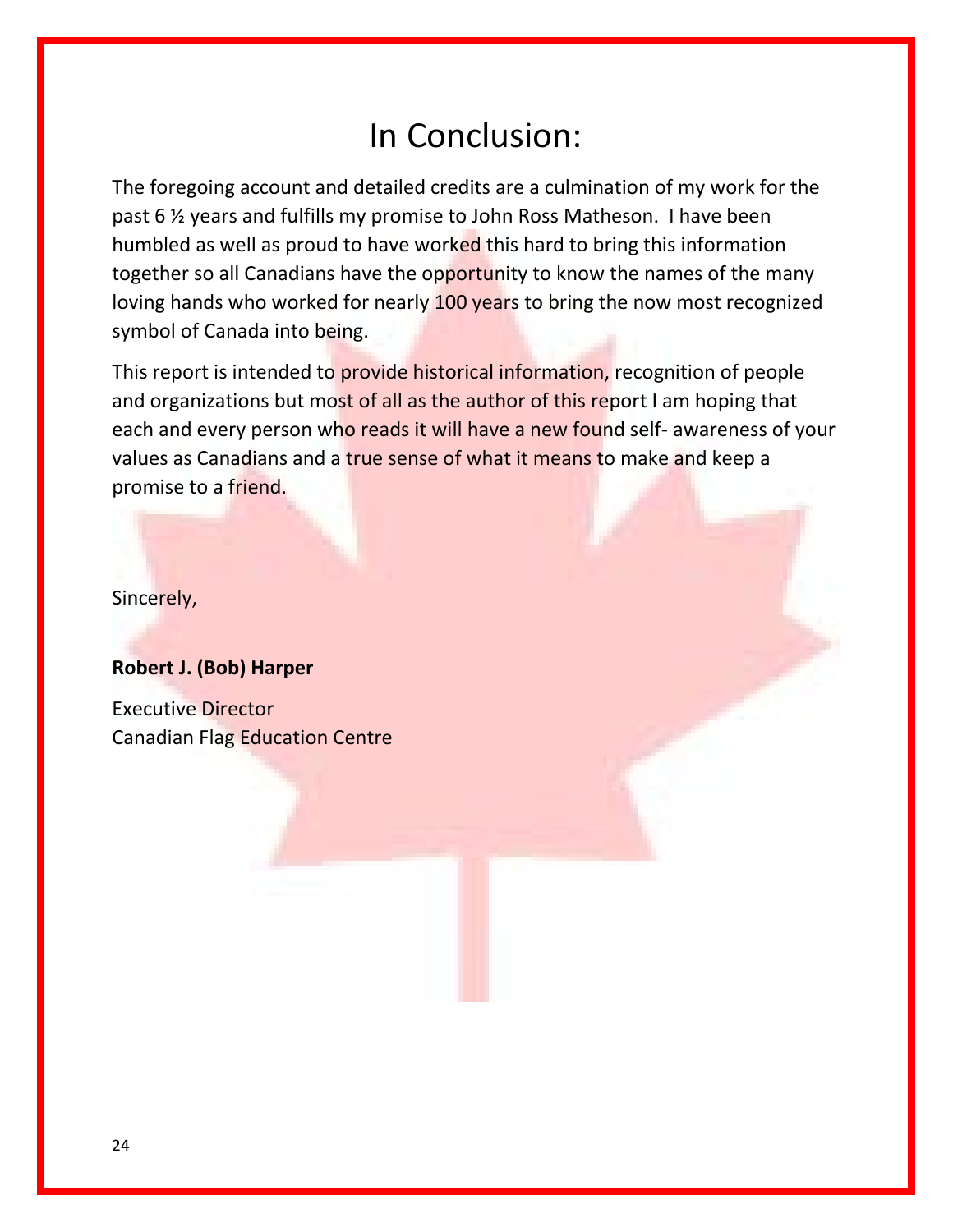# List of research contacts: 2010 -2017

John Ross Matheson "Father of our Flag" Madelaine Morrison PhD Freelance Researcher Emelie Perrin-Clow PhD Freelance Researcher Susan Bernard Canadian Heritage

Neville Johnston Lawyer & Business Partner of John Ross Matheson Alistair Fraser **Historian/Author Canadian Flag expert** Rick Archbold **Author/Historian Canadian Flag expert** Auguste Vachon **Herald Enumerus/Historian/Author** Bruce Patterson Deputy Chief Herald of Canada Joan O'Malley Sewed the first prototypes of the 13 point design John Holtby Parliamentary Library Authority Queens University Holder of John Ross Matheson's archives Mount Allison Archives Holder JRM Thesis from 1975 Forrest Pass PhD **Curator Canadian Museum of History** Michael MacDonald PhD Manager Library Archives of Canada Glenn Wright **Retired researcher from LAC** Paul (Smokie) LeBlanc Canadian Heritage National Flag of Canada Tanya Fournel **Government of Canada** Sheila Cimpaye Governor-General's Office Dick Bourgeois-Doyle Secretary-General National Research Council Roy Mayer National Flag of Canada Day Promoter

25